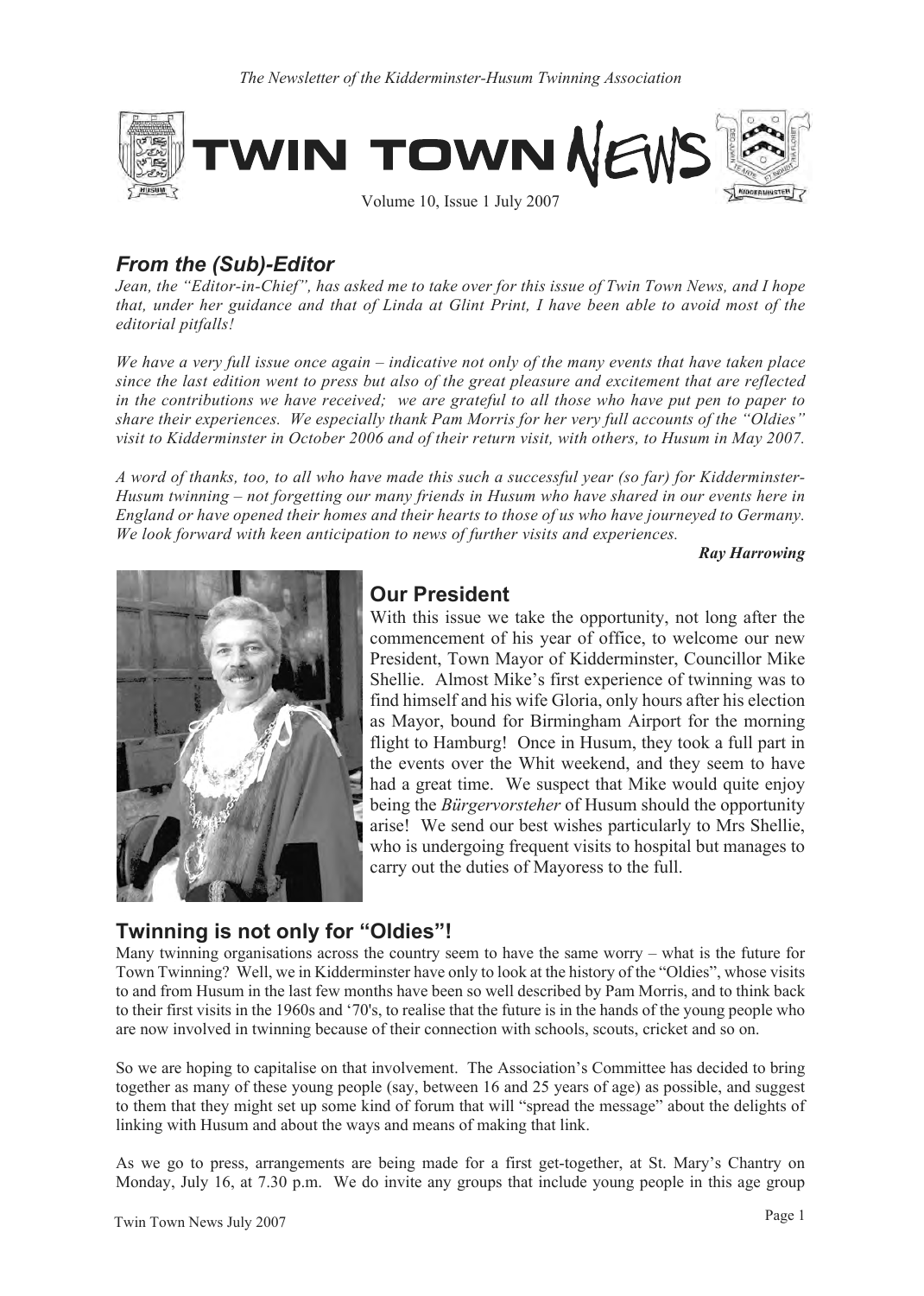among their membership to make sure that they know about this, and persuade them to come along. Refreshments will be provided, and we shall mount a display of photos and other items about Husum, as well as showing the new video of Husum (referred to elsewhere in this issue).

Among the groups that we hope will want to be involved are: Scouts; cricketers; Carnival Queens (past and present!); schools; Kidderminster College; Wyre Forest Young Voices choir; church youth groups; younger members of other choirs and orchestras, etc.

Pauline Geddie has kindly consented to act as a link between the Association and any youth group that may be formed, and we look forward to hearing more about this initiative in due course.

# **The "Oldies" get together again! – October 2006**

At our Reunion in October 2005 it was mentioned that a group of past Husum youth visitors (from now on known as '*The Oldies' – older in body but not in mind)* would make a visit to our town in 2006. Just a year later, they had arranged the trip and were due to arrive. I scanned the list of names of people coming and only recognised a few from the years I was involved with the group and realised that there would be representatives from almost all of the years in which exchanges were made.

I did have a few anxious moments – would the rooms be ready, would we all get along with each other? Forty years is a long time and we would have had many different experiences that would have shaped us into what we are now. Would we recognise each other? I have met with Gely and Harald many times over the years, we had met each other's children, so our reunion would not pose any problems. Ulli and Dicker I had not seen since 1970 – had we all changed? !968 and 1970 – I was very quiet, would they remember me? I was looking forward to the next six days – an opportunity to meet old friends and to make new ones.

At last the day was here: too late to withdraw. I was late picking two of my guests  $up - as$  usual work delayed me. I needn't have worried, my guests were waiting patiently and I recognised them immediately. They did confess that they had struggled to remember me from the name they had been given but knew me as soon as they saw me. Gely and Harald had already arrived and we had begun to reminisce.

My house was full of laughter for the whole time. We had fun from the time we woke in the morning until we went to bed – which was often very late! We spent time looking at pictures from previous years and reminiscing about previous visits. We played games - often after evenings out when we were almost 'brain dead' and the relevant vocabulary had disappeared we made up new words, not found in either a German or an English dictionary. We were so comfortable in each other's company, it was as though there had not been a gap of 40 years and we were eighteen again!



We all enjoyed the visits that had been organised. I had to miss the visit to Caldwall Tower and Harvington Hall, due to work commitments. I know my guests enjoyed the visit, the photographs and conversations were evidence. The Severn Valley Railway and Ludlow trip was lovely. Gely found items in the market that she needed and I have to say they were really nice. Bridgnorth in the rain was OK – but we did get soaked. Even trips to the supermarket became fun and I really do hate shopping!

All too soon the six days had passed. Saying goodbye was as difficult this year as in 1968 and 1970, and was as emotional. The youth visits had been good, but I feel this exchange was even better. The ties have been renewed and strengthened. I know that this time we will continue to stay in touch. It is easier now with improved technology and we can send emails.

Gely and Harald still had one more day with me before they left and we made good use of it. I know Gely collects Portmerion pottery, so I drove them to the seconds shop in Stoke-on-Trent, where she was able to help our economy by purchasing some more. Then we had to visit the supermarket - their trolley was laden. If they had not come by car, there would have been an expensive excess baggage bill to pay!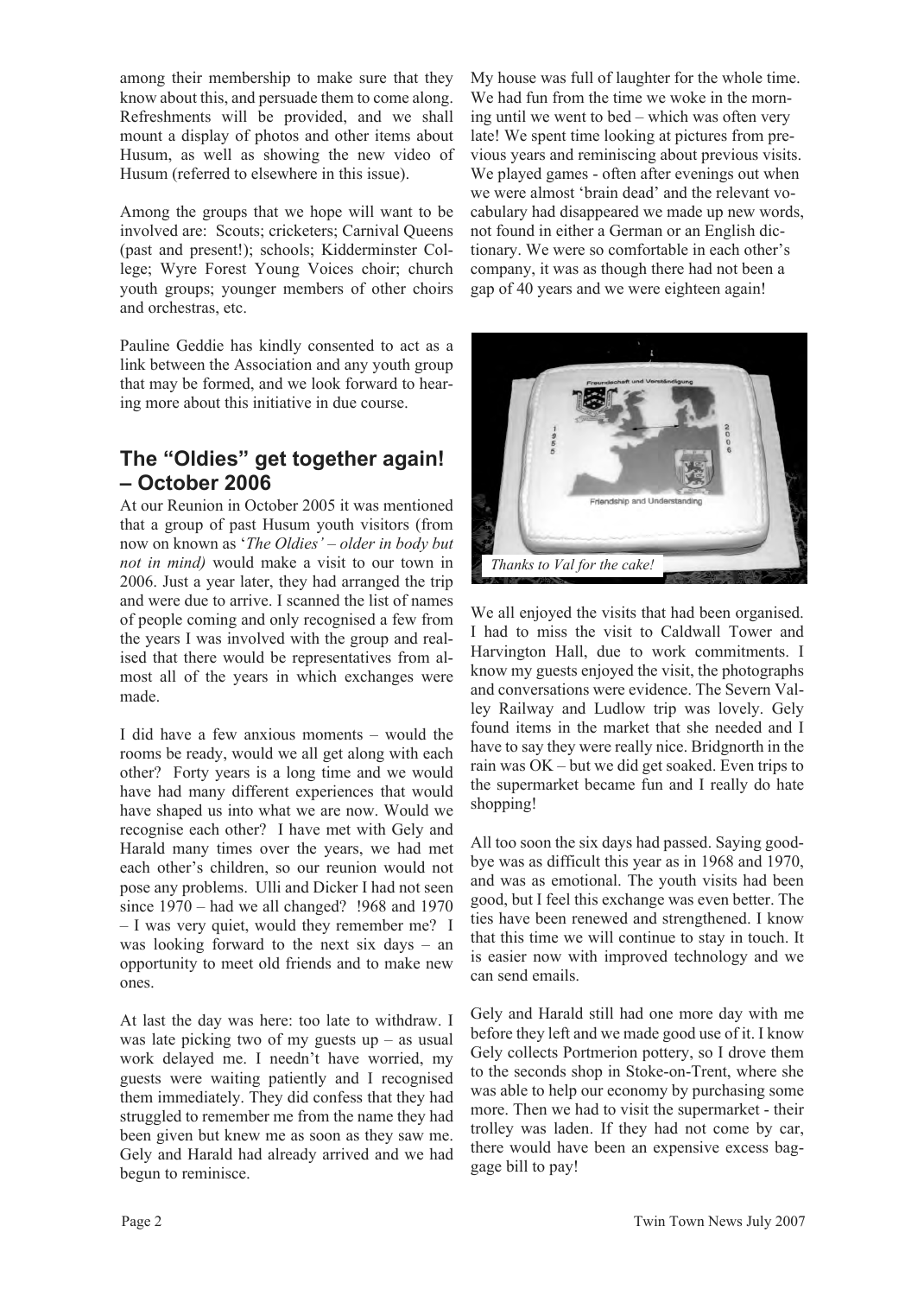Thank you Charles, Jean, Jerry, Val and Rainer for making this exchange possible. It was so nice to have the opportunity to meet old friends and to make new ones. I am looking forward to May 2007 and meeting everyone again, this time in Husum. **Pam Morris**

*PS The Zielke twins had often been referred to as 'the terrible twins' but I found them 'hard on the outside but very soft-centred' - a delight to have as house guests, especially as they did a few minor repairs for me! They can come again.*

#### *A message from Gely …*

Harald and I would like to add our thanks to Jerry, Charles, Jean and Rainer, we really enjoyed our stay in Kidderminster. The reception, the trips and sightseeing you had planned for us were great!!!! And many thanks also to our hosts who gave us such a warm welcome. It's been a pleasure to meet old friends again and to make new ones.

When we had the idea to come to Kidderminster



with a group of 'oldies' at our Kidderminster Club reunion party in Husum last year, nobody thought that anything could ever top the fun we had had there. Meeting friends from Husum and Kidderminster, whom we hadn't seen for ages, had been a great event in 2005. But staying in England together and visiting people and places that we had seen when all of us were teens was even better. And though Kidderminster had changed a lot, so much was still familiar: the pretty countryside, friendly people, lovely pubs on the Severn...., we just couldn't stop talking about old times. As the Twins, Pam, Harald and I remembered lots of different things from the exchanges then and as so much had happened up to now we chatted away from early in the morning till very late at night. It was so nice to meet people from other exchange years and now this reunion is another chapter in the history of the towns' twinning worth remembering.

We are looking forward to seeing all of our old and new friends in Husum next year. **Angelika**

*PS Pam makes it sound as if I had spent hundreds of pounds in Britain, that's not true though I would have liked to, but she knows how much I love everything typically English. In the 1970's we took home Yorkshire Terrier puppies, we were so fond of, as well as boxes of Heinz Baked Beans, to mention only two things hardly known in Germany at that time. Both have become very popular over here in the meantime but there are still things you just don't get in Germany. We love pies and pastries better than pizzas and thanks to Pam I know how to make them properly. But English custard is more delicious than German vanilla sauce etc. and then what about Breakfast Tea, cereals like Shredded Wheat (at least you can get Weetabix here now), Lemon Curd, Sage and Onion Stuffing, Heinz Salad Cream or Strongbow Cider.... You can imagine that Harald suffered from SOS (shopped out syndrome - a word he, Ulli and Dicker invented) and I think Pam did so, too. I'm very*

*sorry!*

#### *And from Ulli …*

A visit to Kidderminster, after nearly 40 years, in October 2006 … I joined the youth exchange Husum-Kidderminster in the years 1965 - 1969. I visited Kidderminster in 1965 and 1969 with the group - most of us were pupils. In 1970 I came on a private visit with friends. 1965 was the first journey to a foreign country and without parents. We were curious, young, wild, happy-go-lucky and thought that our whole life would be a great party. The journey to Kidderminster was more uncomfortable than today, we

went by train, ferry and bus and it takes a longer time, but it was an adventure for us. We were a little bit excited. We knew before, that you are driving on the wrong side of the street, that you speak another language and you have a queen. The visits to Kidderminster (65/69) were great. We were looking forward to meeting the girls, drinking English beer and having much fun. We learned something about your history and visited interesting places in your country. The best of all was that we became acquainted with you, the English people. You were the same as us, kindly, heartful and welcoming.

After 1970 some of us were gone with the wind, as was I. I lost the connection to Kidderminster and in the following years also to Husum. I became grown up, learned a job, built a house, got married and got two sons. I turn round and nearly 40 years were gone. Sometimes my brother said to me, it must be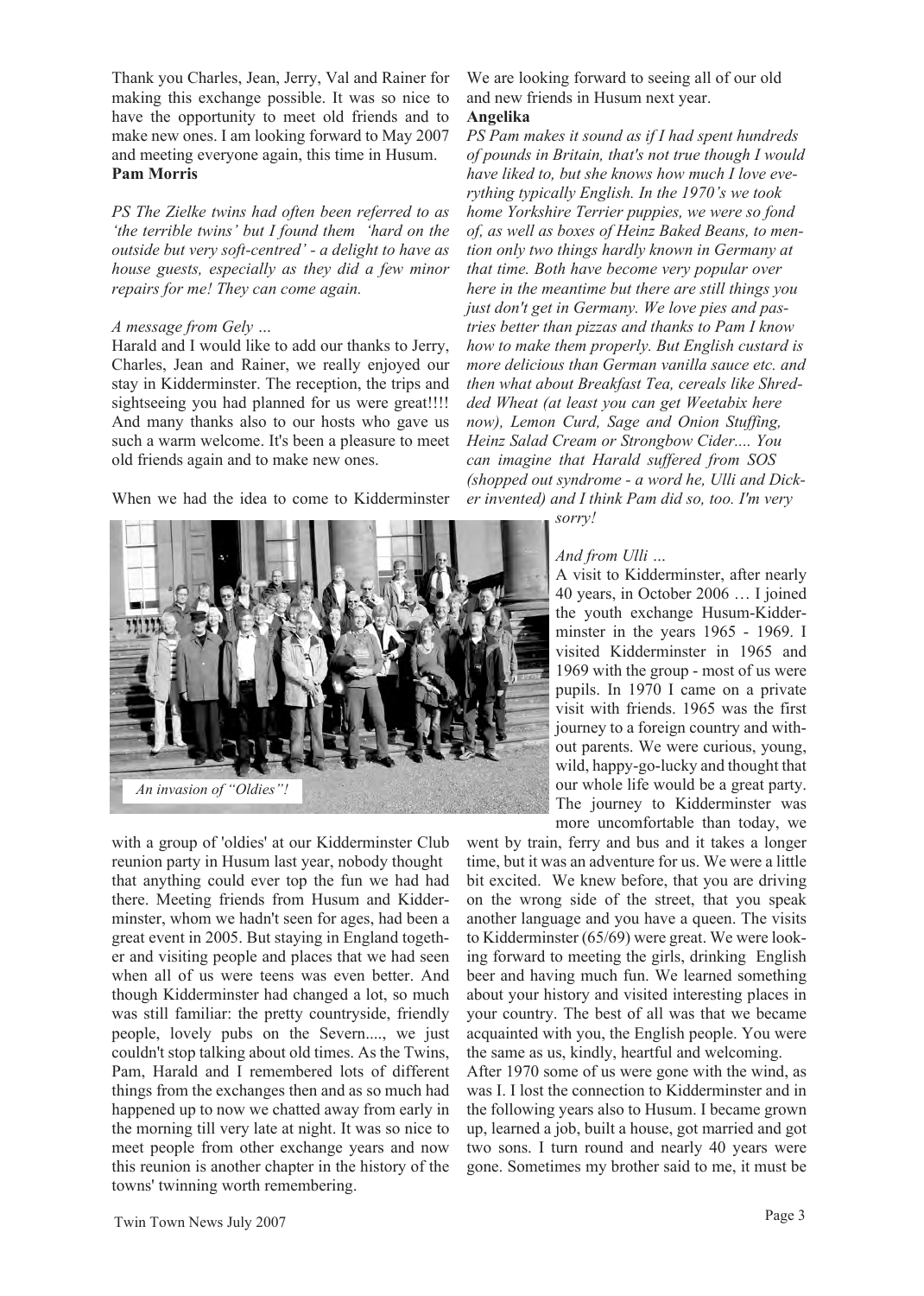great to go back to Kidderminster, to see the friends from earlier times.

Last year Rainer organized a meeting of the old members of our group in Husum. I think it must be very difficult to get the addresses of all of us. The meeting was great, because we had not seen others for many years. Rainer said, that there will be a chance to go to Kidderminster next year with accommodation at private hosts. I didn't believe it really. But in October 2006 this dream become truth. I was nearly as excited as in the sixties. Will I recognize some of the English friends, how has Kidderminster changed, who is my host .......? The journey was comfortable and shorter than earlier times, but the safety regulations on the airports were a little bit irritating. When my host picked me up at the parking place in Kidderminster, there was only just a second of feeling strange, but then I felt, that we haven't grown apart, there was a heartful feeling.

I really recognized some of the old friends, they were the same as before. The program was interesting. I only recognized in Kidderminster the Town Hall, the statue in front of it and the fire station. I didn't find the GREEN MAN and the restaurant RIVERBOAT. With my host I felt as if I have got the jackpot. Sometimes we fall back to earlier times and behave foolishly like teenagers.

When we talked about our life, we found out that in the last 40 years we all knew the ways of the world. Overall it was an exciting, interesting and very beautiful visit to Kidderminster. The best of all was, to see the old friends after such a long time and get to know new friends.

Thanks to all who made this visit possible, especially to the hosts. I will be absolutely delighted to see you all again in Husum in May 2007. **Ulli Zielke**

#### *A message from Frauke Wulff*

Hallo Charles and Jean, here is my first E-mail from home. I'm sending you the impressions of the Oldies:

*I enjoyed every minute of my stay. Our hosts have been marvellous - Eva*

*An old dream became reality!!! - Rainer*

*Very good program. Good hosts – Anne and Manfred*

*A warm welcome. Very friendly hosts – Holger and Karin What can I say: It was great!!! Thank you - Birgit*

*We had a warm welcome, wonderful hosts, and nice company to all. – We continued after 40 years. Thank you for everything – Karin Meister nee Holm*

*After so many years it was a great pleasure to see you all again. I look forward to come to Kidderminster next year. Thank you for all your kindness - Brigitte*

*Who said English people are unable to cook? Betty cooked and we finished the lot completely, marvellous!!!*

*After 32 years it was a wonderful experience. We had a lot of wonderful impressions. Thanks, thanks, thanks – Susi and Wolfgang*

*It was fantastic to meet old friends and to find a lot of new friends – Olaf and Heinke*

*We lived as if we would die today in a green room. Sometime posh, sometimes unposh. We dreamed as if we would live forever. It was great with our "Pretty Woman" the noisy twins - Ulli & Joachim (Dicker)*

*Chateau Pavie 1982 … Bombay' s Saphire … Good Golf courses … Old TREES … and England lost Kricket game against Australia - Ingo*

*Almost like it was 41 years ago … People nice … Bombay Saphire nice … Guinness nice … Bitter nice … Food nice … Golf courses extremely nice, because I had "Grandma" in my luggage! … See you soon – Joachim Tobien*

*Before I left, I had to work through the night until 15.30. Just one hour to pack my bag. A taxi took me to the airport. I felt happy and tired, when I reached Kidderminster station at 23.40, and Hillary discovered me, the latecomer from Lübeck. I felt it was a big present to come to know Hillary and Geoff - Lissa PS I am looking forward to our first live meeting with Richard Wagner in the Lübeck opera, Geoff*

*It was exactly like it had been 35 years ago. The bus reached Kidderminster and our expectations were great. Where shall I stay? Will it be a flat without furniture, but a sofa and half a car in the garden? Has the drainage improved? The toilet flush made many problems. - No, it was completely different. Nobody picked us up. After 90 minutes Jerry felt sorry for us and took us to his house. Better to leave our luggage in the car, so that he doesn't have the feeling, we want to stay. We had coffee and*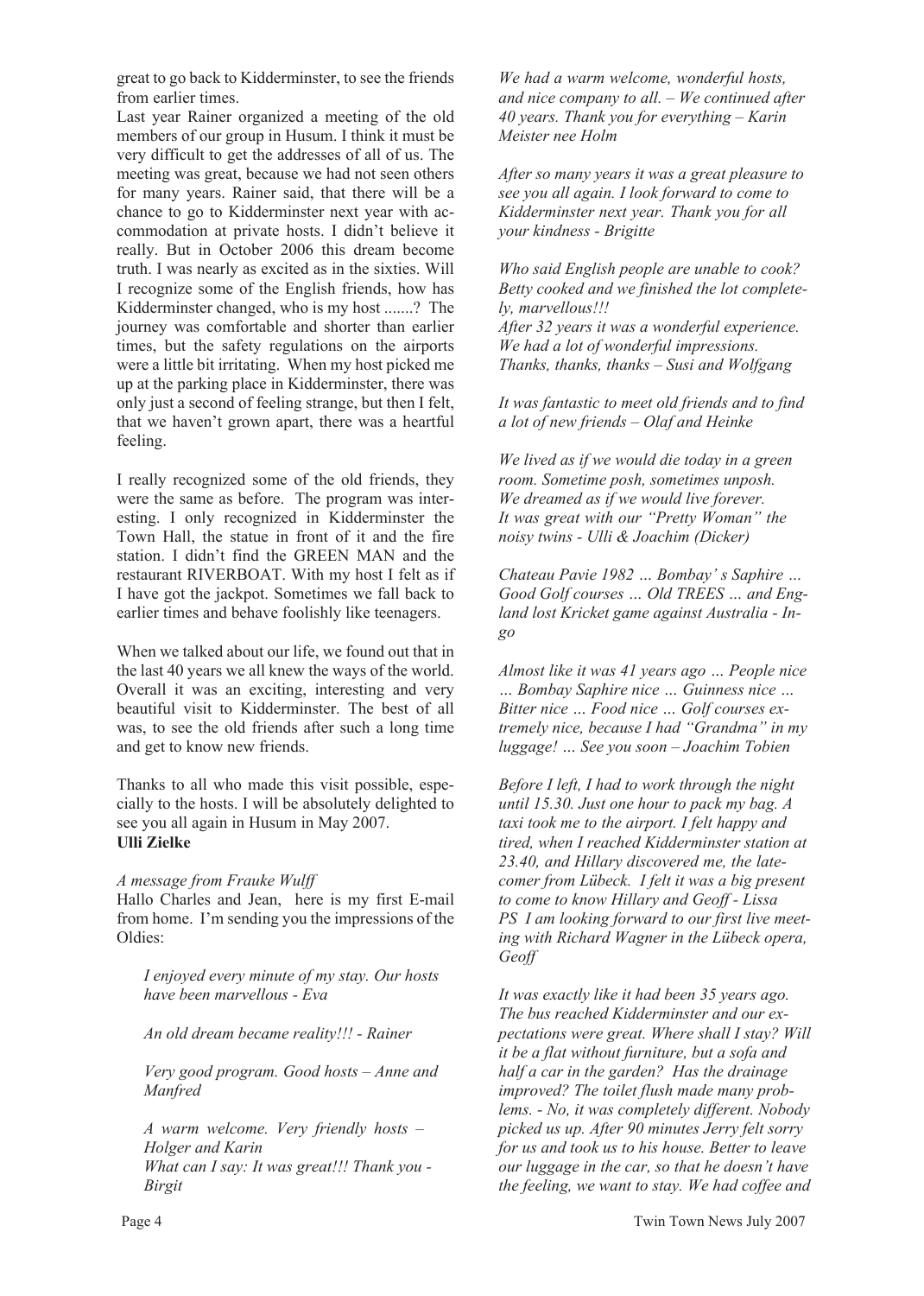*these thoughts were on our minds: They, (our hosts) have passed the car park, had seen us and thought:" These people are no good!" The door bell is ringing, a kind man enters. We are excited, somebody is fetching us at last. After a quick cup of coffee he says:" Let's go and he takes Bernd with him. The minutes become longer. We had finished the coffee. The doorbell is ringing again. The sun rises, when Geoff enters the room. Is it really him, who want's us??? I cannot believe it. In Germany there is a saying: "The last will be the first. For a very long time I have not met such wonderful friends!!! - Manuela PS And one of both toilets was always working perfectly, and that was enough.*

*A dance with Betty brought back memories from times of youth - Peter*

Since 43 years I come to Kidderminster, but this time it was something special. To be together with the "Oldies" from our old KIDDERMINSTER CLUB was great fun. We all felt young again.

Thanks for all your efforts. You have done a great job, because everybody felt comfortable and we all thoroughly enjoyed ourselves together with our "old English friends". Now we are looking forward to see the English group in Husum next year.

Special thanks of course go to Charles, for he is The Heart and the Motor of this exchange. In the beginning he was supported by Pam, and then Jean took over. I assure you she works very hard for the twinning, apart from everything else. I am proud to call this wonderful couple our best friends. Since more than forty years they are part of our family. I do hope I can serve them their morning tea for many more years when they stay in HUSUM. **Frauke Wulff (Sussy)**

### **Eurolinx Twinning Conference – Coventry, 14th October, 2006**

Coventry's commitment to, and level of activity in, twinning are almost unparalleled. It has 26 twin towns and cities (ranging from Lidice, Czech Republic, pop. 500 to Jinan, China, pop. 3m), of which four – including Dresden – were represented at this Conference. Its University is one of few which has a Department for Peace and Reconciliation, and linked to the Department is the Welcome Centre, the venue for the Conference. We were welcomed by the Lord Mayor, Councillor Ram Lakha, then given a brief history of the city's international contacts by Prof. Andrew Rigby.

Elizabeth Williams, Welsh European of the Year, from Aberystwyth, had a challenge for us: "Twinning is great, and we should be going for great!". She had some useful pointers on press and media relations (if it's in the papers, it must be true!), motivation, reinvigoration, community involvement, and she stressed the value and importance of the individual experience – so often life-changing. A panel discussion followed, on subjects including: school exchanges, funding, cultural differences, trade links, work exchanges (students and more mature workers) and youth conferences.

After a lunchtime devoted to networking, Thomas Poggenpohl, from Bonn, described how a business link between Banbury and its German twin, Hennef, had widened, first to Cherwell District and the Kreis, then to Oxfordshire and the Bonn region, and now to much of South-East England and North Rhine Westphalia. He felt that business contacts were invaluable in the twinning context, and conversely that twinning relationships could be of value to local businesses seeking to expand their areas of interest.

Keith Watson, whose Gloucestershire village, Bisley (pop. 2,000), has a French twin, described how they do twinning, and gave some pointers to success in gaining EU grants. He was followed by Albert Kemp, whose insurance company specialises in covering events and who has been involved in insuring various aspects of twinning. He gave graphic descriptions of what could go wrong, and stressed the need for adequate and appropriate cover.

The Rev. Robin Blount distinguished between "twinning" (just good friends) and "partnership" (sharing skills and visions, discovering a common purpose, engaging in joint initiatives and projects). He described how this could happen in the context of churches in twin towns, and showed how the churches could contribute to the twinning process, in understanding, ecumenism and reconciliation.

John Errington, a Yorkshire teacher, gave a unique insight into his school's links with a school in Zanzibar (yes, they have exchanges, and each has learned from the other). We started to think outside the envelope of "comfortable" European links, helped, in further discussion, by a student from Sierra Leone who is taking a year's course in the Peace and Reconciliation Department, and by Perwaiz Khawaja, whose Redditch Muslim group is linked with a district of Pakistan.

It was a real privilege to be able to represent the Association at this Conference – my twinning horizons were widened, my ideas were given focus, and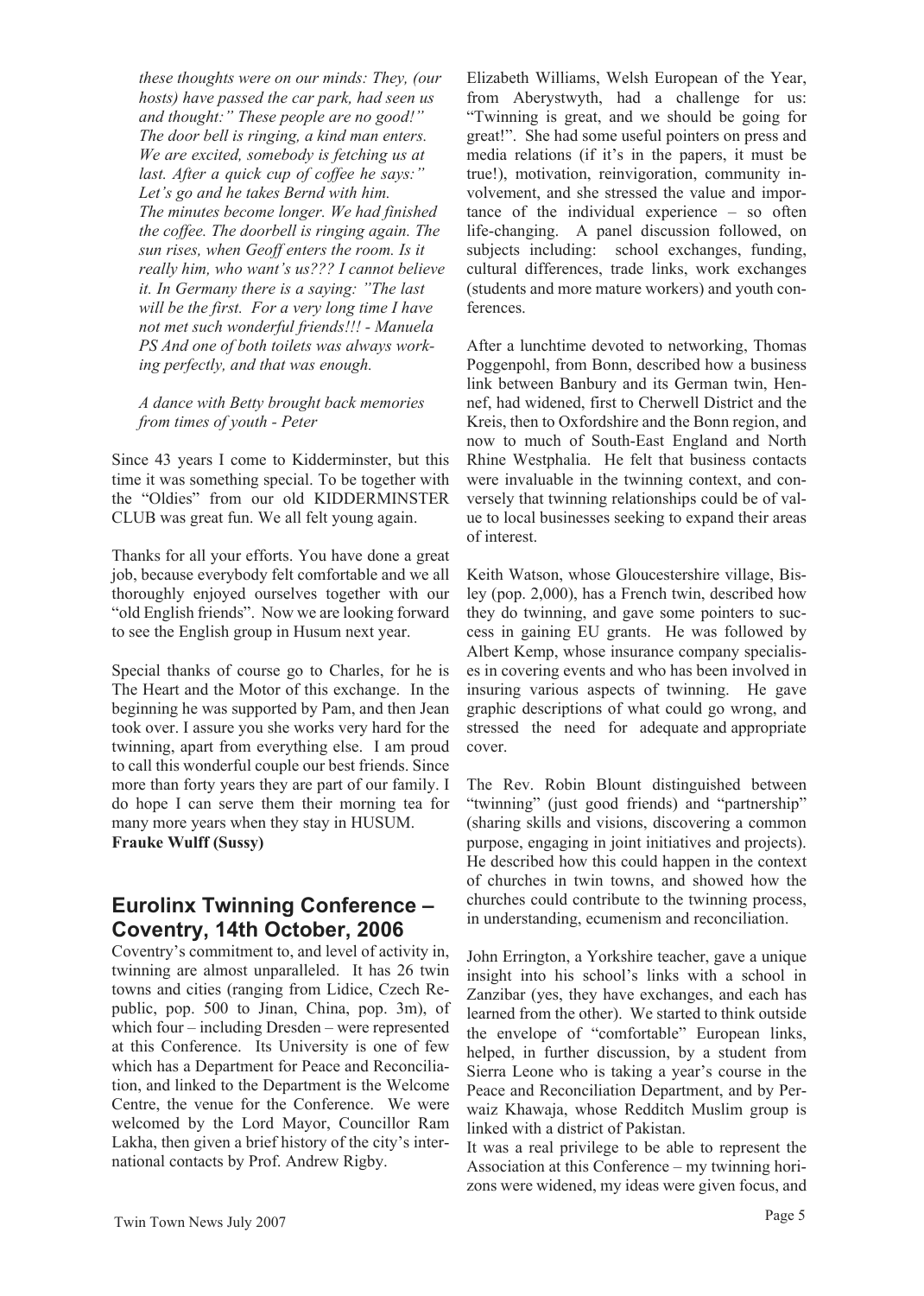some at least of my questions were answered. I was glad also to be able to contribute from the store of good practice that the Association has built up. Several aspects of the Conference were thoughtprovoking, and I am discussing various points with our Association officers or with other groups. **Ray Harrowing**

## **Our "Social Events" Team**

As with most twinning activities, indeed as with most societies and organisations, much of the spadework is done by a few people, and among the least recognised – at least in our case – are those stalwarts who make sure that refreshments are laid on, that venues are booked, that entertainment is provided and so on. One of their biggest tasks, and greatest achievements, in the course of a year is to organise a Race Night, which is usually held during the winter months, and this was the case in December, when we had a very successful Race Night on December 2, which raised £300 net for the Association's funds.

We say a very big thank you to Ken and Pat Garbett, Liz and Keith Weston, and our Vice-Chairman



*From l.: Ken, Liz, Keith and Pat - a well-earned drink!*

Terry Garbett for putting a lot of thought and effort into the Race Night and all the other occasions on which their expertise and generosity come to the fore.

# **From Localism to Globalism: the West Midlands, Europe and the Wider World - Wolverhampton - 8th December, 2006**

This Conference and International Roadshow, put together by the Local Government International Bureau and held at Wolverhampton Civic Centre, brought together representatives of a number of local authorities and also several "twinners" from towns in the West Midlands. There were several

sessions, on such topics as Local Government in Europe and the wider world, Europe and Local Government in the West Midlands and so on. We heard how the international aspect is dealt with by some of the "big boys", such as Birmingham, as well as by some smaller authorities, such as Lichfield District Council, that have opened up to the possibilities of involvement on the European stage. The Chief Executive of Lichfield gave a thoughtprovoking talk, which included reference to a visit to Brussels that resulted in a successful application for several million pounds – as well as recognition on a much wider stage than is achieved by many local councils.

It was particularly interesting to have the opportunity to meet, and to bounce ideas off, people who are at the centre of international activity, such as the representative of the LGIB and the Head of the Regional, European and International Division of Birmingham City Council.

**Ray Harrowing**

# **Worcestershire Twin Towns Forum**

The Forum is a group of representatives from any of the "twinners" in the county who are interested in discussing common problems and opportunities, and in spreading good news and best practice about twinning. I attended a recent meeting of the Forum in Bewdley, at which Bewdley, Bromsgrove, Worcester, Redditch and Tenbury Wells were also represented.

Twin town organisations operate in quite different ways; our own Association is one of relatively few that encourage what might be called "do-it-yourself" twinning, with lots of groups making links with their opposite numbers in the twin town and the Association acting as a kind of midwife in helping to plan and co-ordinate. Most of the Worcestershire twinners concentrate on one big visit every year, or perhaps two or three. When they saw our full calendar of twinning exchanges, and heard about the total numbers who are involved in visits every year, I think some of them felt that this was a course of action that might be worth looking at. Some towns, of course, have more than one twin – Bewdley has three (German, French and American) and Worcester has links of various kinds with four or five (including one in Africa), so that their efforts are somewhat spread out rather than being concentrated in one direction as ours are. Some, such as Redditch, deal with this by having almost entirely separate local groups, each concentrating on one of the overseas towns. In this particular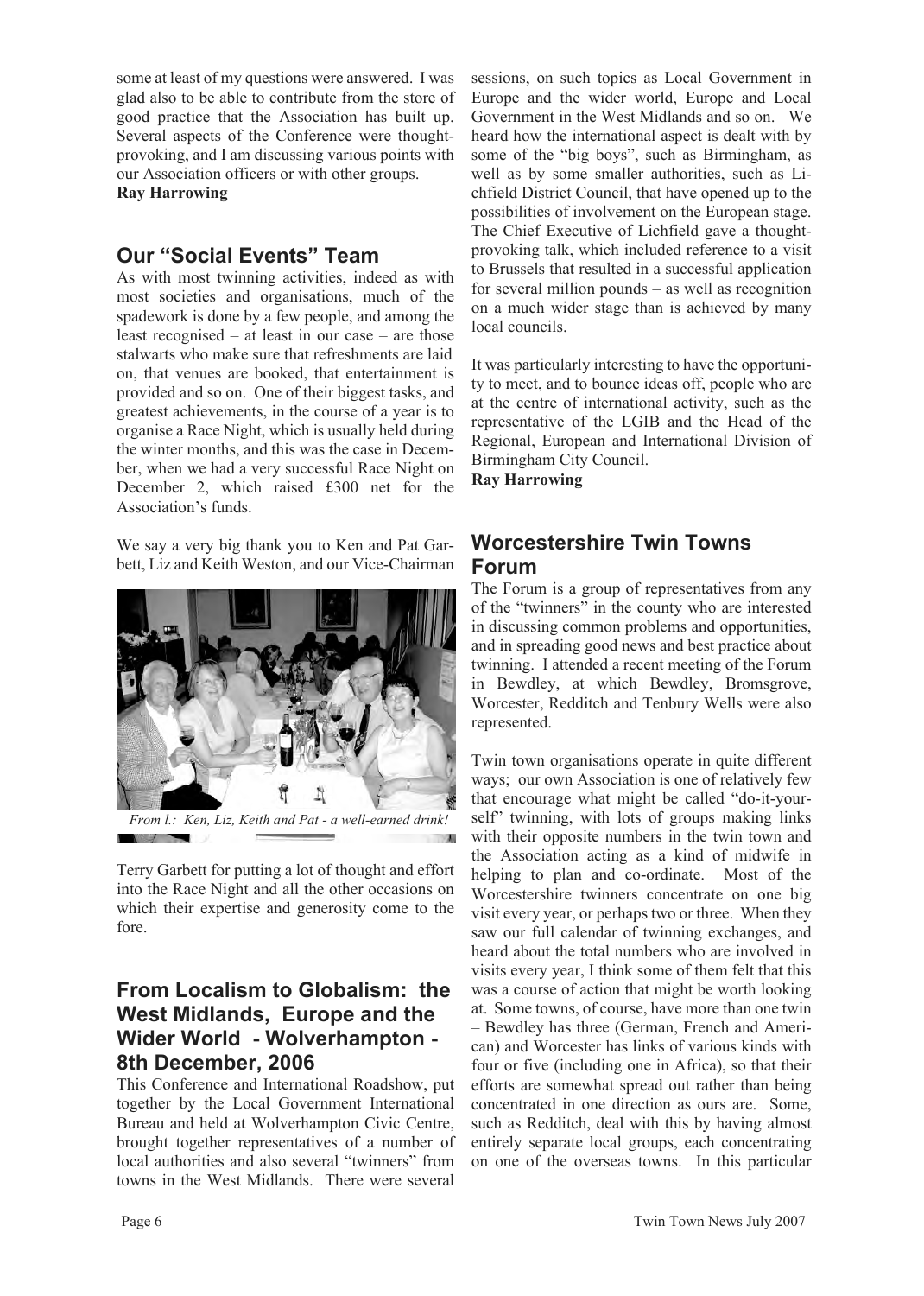instance there is a group which has close connections with an area of Pakistan.

So the problems and opportunities that the various organisations face may in some cases be quite different. But one common situation is the problem of attracting the interest of younger people; most of us are "silver twinners", and everyone is trying to find ways of bringing younger blood into the organisation – both to bring new vitality into present activities and to ensure that the work of twinning continues into the future. Those at the meeting were most impressed by the success that we in Kidderminster have had in bringing together Scouts, cricketers, schools, youth groups and others, and they are watching keenly to see how our plans for the future with these groups progress.

We looked at ways in which twinning might be promoted and publicised at a county-wide level, and there are possibilities such as taking a stand at a County Hall Open Day or the Tenbury Wells Show. We also felt that the importance of twinning to tourism and the local economy should be emphasised with District Councils, possibly persuading them to do something for us in return such as printing, posting, etc. It's interesting to look at the effect that our twinning has, in monetary terms; the overall contribution to our local economy of the churches' visit in May, for example, must have been something approaching £8,000!

Other brief points from the meeting:

Some groups are looking at links of some kind with communities in developing countries;

Some are looking at ways of linking with new migrants into their areas (e.g. Polish, Baltic States, Romanian);

We are invited to support and take part in the Inter-Town Quiz Night at Bromsgrove on Friday 28th September (if you would like to organise a team of six, please let us know!).

**Ray Harrowing**

# **A Christmas Concert by Twinners, for Twinners!**

**At the suggestion of Pam Cunningham, who conducts one of the Association's member groups, the Kidderminster Valentines, we shall be holding a Christmas Concert at Baxter Church on Saturday, 1st December. The programme will include Christmas music for choir and audience, with David Morgan (organist of St. Mary's Church) at the organ and Morfudd Griffiths (accompanist to the Kidderminster Valentines) at the piano. We hope also to in-** **clude solos, and choral and instrumental music, by members of the Association and others.**

**A proportion of the proceeds will be donated to Kemp Hospice. When details have been finalised we shall notify all members and friends of the Association. Please put the date in your diaries!**

#### **Annual General Meeting**

The Association's AGM was held in March, at the Chester Road Sports Club, and was once again very well attended. We had the pleasure of welcoming Georg We $\beta$ ler, the Chairman of our "sister" organisation, the *Verein für Städtepartnerschaft der Stadt Husum.*

The formal business of the meeting consisted of the approval of the accounts, the election of the Officers and the Management Committee (all the Officers were re-elected - see the last page of this Newsletter - and the membership of the Committee remained unchanged apart from the addition of Pam Morris, who represents the "Oldies"), and the receiving of reports from the various organisations and individuals who had been involved in the activities of the preceding year.

Acting as Chairman for the evening, in the absence of Rod Summers, Terry Garbett (Vice-Chairman) commented that the year had once again been full of good things, and that the Association appeared to be continuing on a very healthy footing, both financially and in terms of its activities and plans for the future.

Then followed a talk by Jill Robinson, Acting Head of the Regional, European and International Section of Birmingham City Council, who had been invited to talk about her work and to give her impressions of the role of large and smaller twinning organisations. She outlined the work of her Section, and its involvement in contacts with other large cities around the world, but emphasised that this work, although it included dealing with very large sums of money and contacts with high-powered people in industry and commerce, had very little to do with the communities of Birmingham. She felt that the big cities could learn from the extent to which the Kidderminster-Husum Association and others like it were able to engage with the people at "grassroots" level, and she congratulated all those who were involved in such activities.

The Chairman thanked Mrs Robinson for her kind words and for her interesting talk, and the meeting ended with refreshments provided by the Social Events team.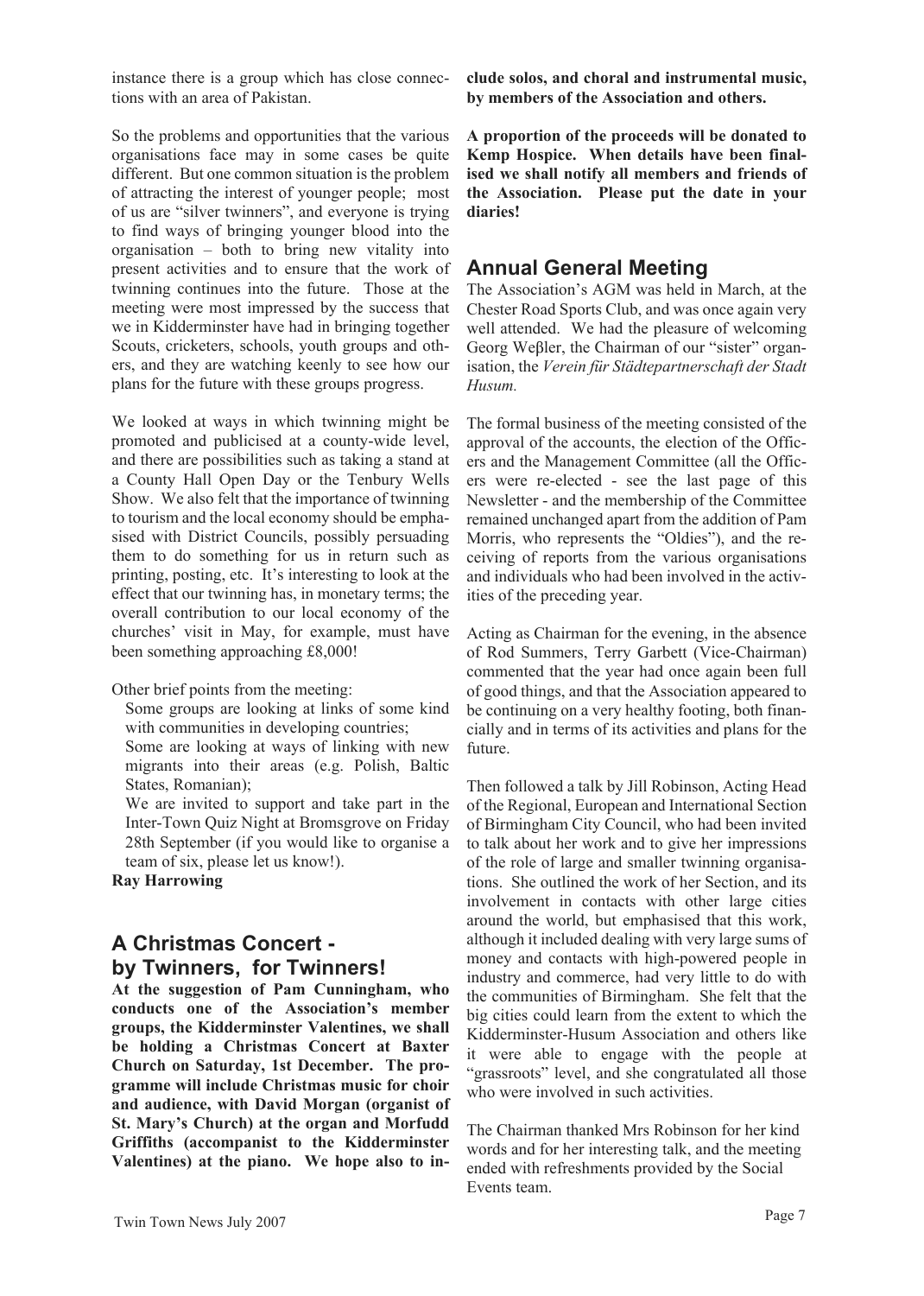## **Husum – first impressions of a member of Trinity Methodist Church's Youth Group**

We went to Husum at the end of March with a group consisting of the Mayor and Mayoress, representatives of the Carnival Committee, the Carnival Queen, and people with an interest in the historical aspects of Husum. Other members of the group told us great stories about their previous trips to Germany, and how much they had enjoyed themselves. They were of a different generation, and this did make us a little apprehensive, but as keen learners, and with my quite inquisitive personality, we were fascinated by the history of the places we were to visit and to anticipate the differences between the Husumers' everyday lives and our lives back home.

On arrival in Husum we had lunch at the Schloss café which is run by handicapped people, who are either deaf or hard of hearing, and so there is a special ordering system. The meal was very nice we had fish, which we were told was fresh from the harbour that morning! *"Kaffeetrinken und Apfelkuchen"* followed, with a number of new friends, including Melanie, a French student who's staying for some months with one of the families. Fortunately she spoke English (her father is Irish), so we were able to chat to her, and ask her to translate things for us. We then went to Nordstrand, where we visited a church of the "Old Catholic" tradition – they have married priests! Nordstrand is well known for its pottery, and Robyn was given the chance to make a mug, which after being kilned, would be painted and glazed in the traditional Nordstrand design, which looks like



entwined fish.

The next day was the crowning of the Crocus Oueen, where our Carnival Queen was also recognised. The ceremony was led by the Husum *Bürgermeister*, and accompanied by the well-known *Rödemisse Spielmannszug* (youth marching band). An elaborate fête was also part of the

celebrations. That same afternoon, we were fortunate enough to have a tour of the Schloss. Perhaps the most interesting part of this was hearing about the painting of an old lady who was a past duchess of the Castle - she gambled most of her money away playing Bingo! On Saturday evening, we attended a reception, where after a delicious buffet of German food, we sang folk songs in both German and English, accompanied by Mr Talbot (Secretary of the Twinning Association) on his guitar.

Early on Sunday, we went to St. Marienkirche for the morning service, where we listened to the sermon, and admired the glorious architecture of the



church, including the simple but effective Kidderminster window. In the afternoon, we picnicked in the park at Friedrichstadt, and saw the houses built in the typical Dutch style, with staggered gables, and the decorated homes ready for Easter. In the central square of Friedrichstadt was a water pump, with an inscription on its roof explaining that if anyone was ever ill, they could drink this water, and they would be cured. Later that afternoon, we visited a sea life centre, focusing on the creatures that live in the North Sea. We were given an extensive tour, seeing sea horses, jellyfish, and many other exciting fish, the skeleton of a whale and so on; my favourite part was the tank in which we were allowed to touch the creatures, and pick them up, things like crabs and star fish. The water was very cold, but it was great!

Our last full day consisted of a visit to Theodor Storm Schule, a trip to Hallig Nordstrandischmoor, and the reopening ceremony of the Nissen Haus Museum. At the school, we sat in on two English lessons, the first for children of 13 years, who were learning about the tenses, and the second lesson, for children of only  $9 - 10$  years old, who were already quite capable of holding a conversation with us, after just one term of English lessons. Next we took a trip to Nordstrandischmoor, which is a small island just off the coast. In order to reach the Hallig, you must either walk across the mud flats, while the tide is out or, if you know one of the residents of the island, take their train. Fortunately Juliane, our host mother, was very good friends with Doris, who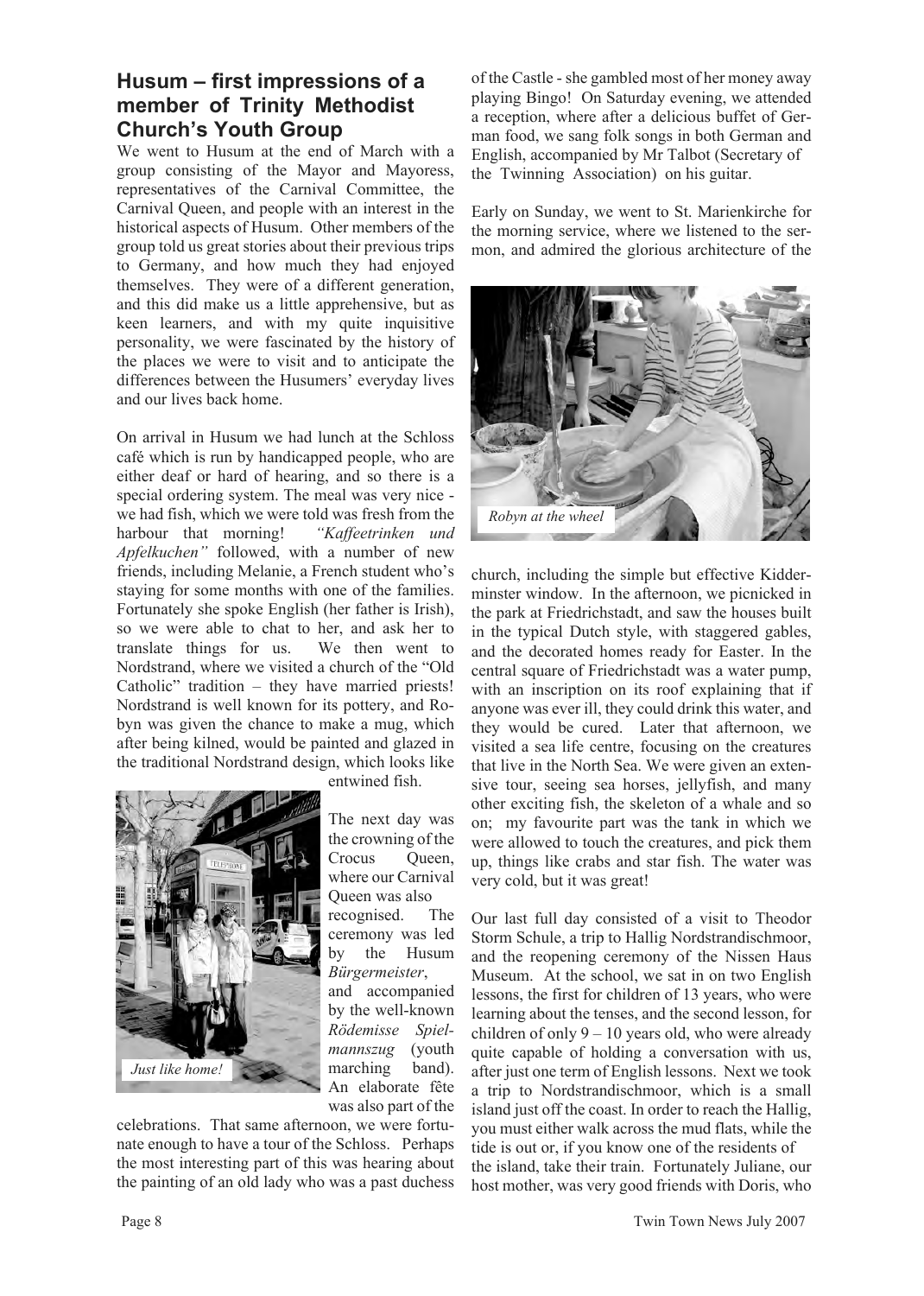lives on the island, and who very kindly allowed us to use her train!



At the Hallig there's one school, which has just three pupils all from the same family. There's also a farm, small harbour, beach and plenty of flat countryside, which is protected by the national



trust, because the native birds make their nests on the ground, as it is so windy. On Monday evening we all shared in a fantastic meal, at a *Braukeller* in Husum, where the portion sizes were humungous! I had a lasagne, which was equivalent to the one

my mum makes for all four of us at home! We left before the end, as we were very tired, and still had to pack, and be ready for another early morning for our return journey home the next day.

On Tuesday morning we said our goodbyes and thank you's to Juliane, Katja and their families for such a wonderful time; they have invited us back in the Summer, when we can go surfing and swimming in the sea.

**Laura Howles**

# **Theodor Storm Schule visits King Charles 1 High School 22nd to 29th March 2007**

The long-awaited link between Kidderminster's King Charles 1 High School and Husum's Theodor Storm Schule, which began last year with three KCS teachers journeying to Husum, moved into top gear in March with a week-long visit by 20 TSS students and their teachers, Christiane Schultz and Stefan Buchenau. KCS staff (particularly Sarah Shaw) and others had put together a full and varied programme, which included visits to the Carpet Museum Trust's Weavers Loft, the Town Hall, the Black Country Museum, Stratford-on-Avon, the Severn Valley Railway and Harvington Hall. The students, who were all accommodated by families of KCS students and spent the weekend with their hosts, also spent some time in the classroom.

Many very enthusiastic comments have been received from the German students and their teachers; we congratulate Sarah on achieving such a successful visit, and we are confident that the exchange will continue to flourish.

We record below the impressions of some of the students:

*I really enjoyed having my exchange partner, Valerie staying with me. She spent the whole weekend with us. On Saturday we travelled to Birming-*



*ham, sightseeing and shopping, and in the evening we went bowling.*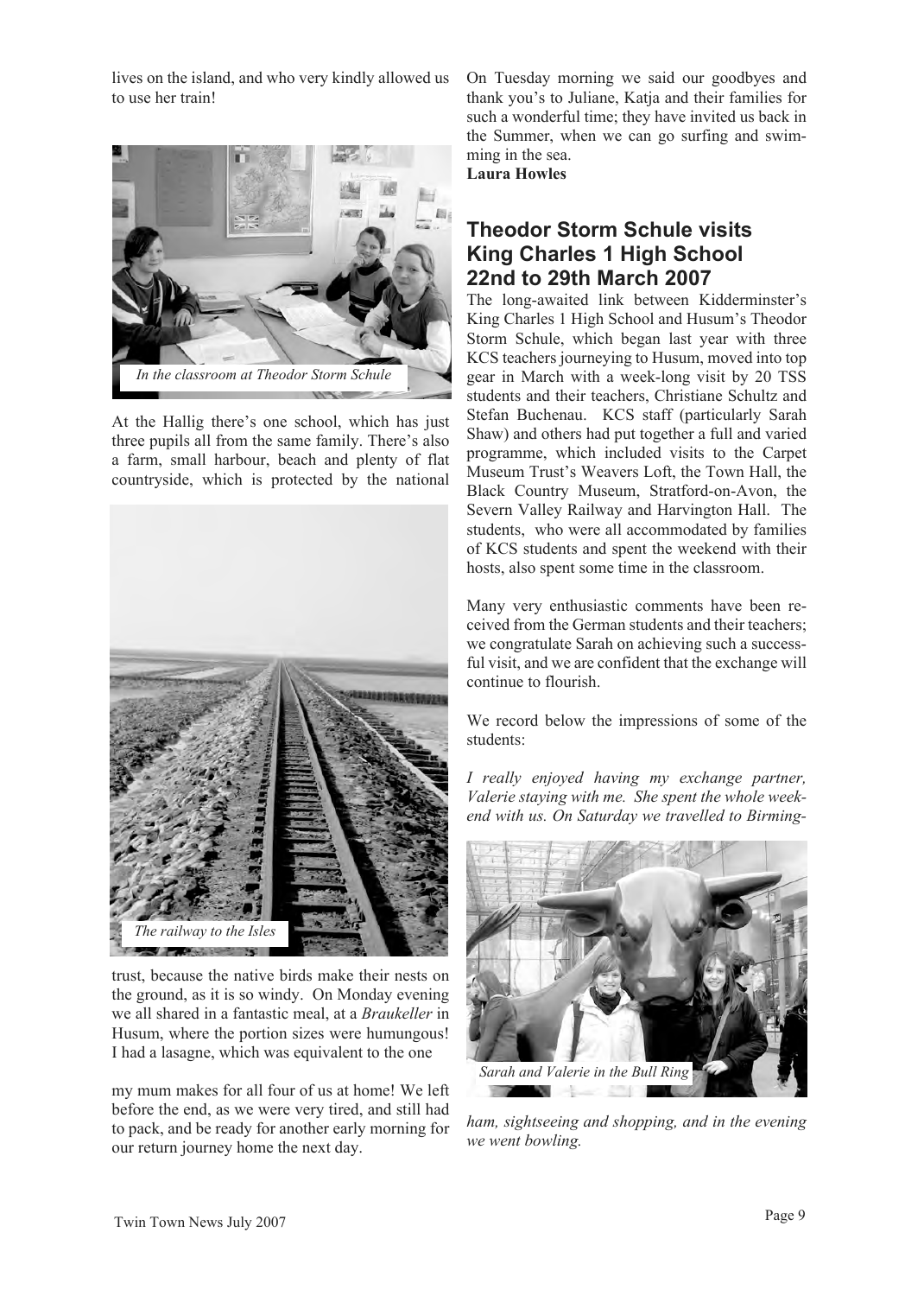*On Sunday we went to the Safari Park, drove around the animals' enclosures and fed some of them. They were really cute! Then we went on the rides and met up with our friends; Valerie went on lots of scary rides but I was too scared! My little brother, James, won her a huge Spongebob soft toy which she took back to Germany with her.*

*During the week we became really good friends and at the end of the visit I was very sad to see her go. They left very early on the Thursday morning and we didn't want to say goodbye - I had such a great time. It was a great week and I can't wait until October when I go to stay at Valerie's house! Sarah Martindale*

*Thank you very, very much for everything!!! We think it was a fantastic experience for everybody! We can't wait until October. Valerie und Nele*

*I was soooo sad when everyone left and drove away on the coach - I wished I was on it as well. Jodie*

*We had a lot of fun! Now we are all back in Germany. I am very happy to meet you all in October. Valerie*

*We can't believe it's gone so quickly! Charlotte and Georgina*

# **Organist of St. Marienkirche plays Kidderminster!**

Kai Böhm-Krakenberg, the organist of St. Mary's, Husum, visited Kidderminster to give an organ recital at the Town Hall on May 10, as part of the



Hill Organ Promotion Society's series of lunchtime concerts. This proved a great success, with a larger audience than usual. His programme, which he had "previewed" in Husum a few weeks earlier, included works by some of the "late Romantics" of France and England (Boëllmann, Vierne and Percy Whitlock), as well as a piece from the 1758 "Husumer Orgelbuch".

Kai was one of the participants in the visit by representatives of the Husum churches, and he took the opportunity to visit – and play the organs at – a number of churches in and near to Kidderminster, including St. Mary's, Stourport Methodist and Great Witley. He pronounced himself very impressed by the instruments, and seems to have enjoyed his first visit very much.

We are very grateful to David and Mary Howles, who hosted Kai for nearly a week, and also to Tim Morris and David Morgan, respectively the Town Hall organist and the organist of St. Mary's Church, for their part in organising his itinerary. **Ray Harrowing**

# **Another Churches' visit to Kidderminster**

The sixth visit (or by some calculations the tenth, since the full visits were preceded by some planning trips) took place over the weekend May 11-14, when we welcomed 19 members of churches in Husum for a packed programme of visits, fun, meals, services and so on. Three members of the group, who had arrived earlier in the week, made a



very interesting visit to King Charles I High School, where they were welcomed by Tim Gulliver, the Headmaster, and Sarah Shaw, the German teacher. On the first evening we all gathered at Nero's Café for a "get-to-know-you" session, when our thoughts were particularly directed towards the Church's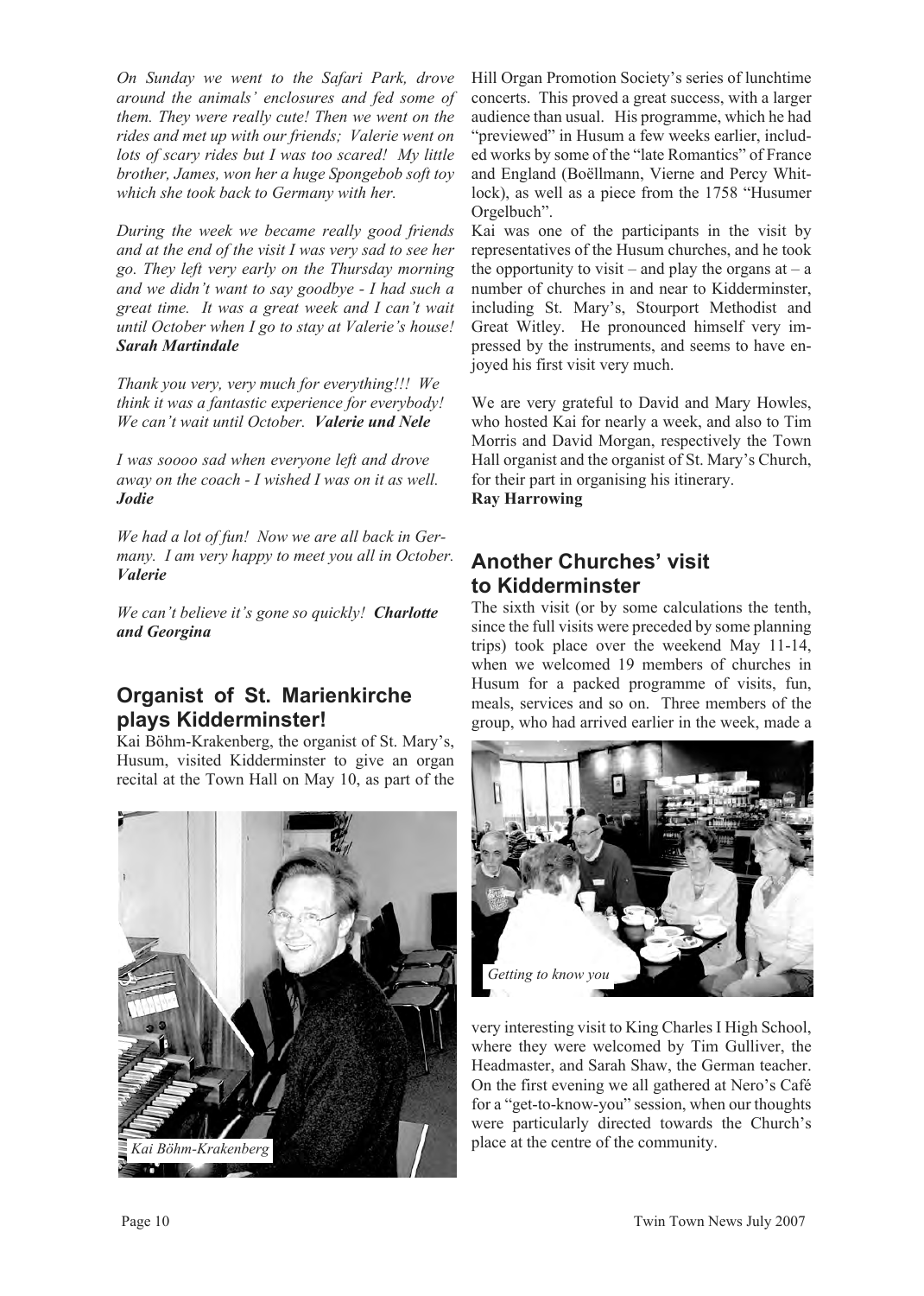Propst Manfred Kamper, the former Dean of the churches in the Husum area, preached at St. Mary's Church on the Sunday morning, and the pastor of St. Marienkirche, Friedrich Mörs, was made very welcome at St. Ambrose's Roman Catholic Church. The visitors and their hosts gathered at Trinity Methodist Church for Sunday lunch. The weekend



also included a coach tour that took in the Abbeys at Pershore and Tewkesbury, and a very enjoyable skittles evening took place at Sladen School. We ended with a farewell dinner at the new Valley Suite at Kidderminster Severn Valley Railway Station. The visit strengthened the links between the churches in the two towns, and a number of new friendships were formed which may well lead to further contacts in the future. Everyone agreed that the weekend had been a success, and we look forward to repeating it next year and in future years. We are very grateful to all those who offered accommodation for our friends from Germany, or who helped in other ways.

**Ray Harrowing**

# **The "New Schleswig-Holstein Question"**

Is there cricket in Germany? Before Gorbachev and the end of the Cold War the answer would have been yes. It was played by the British Army of the Rhine (BAOR). That legacy has left a small residue of high quality grounds now mainly frequented by ex-pats and migrants from the Indian sub-continent. However, in the part of North-West Germany that borders Denmark cricket is also played. It has different origins although ironically it is also the by-product of the power politics of a much older era. Cricket in Denmark has its roots in a common Anglo-Saxon heritage but more recently it was the building of Danish railways by British engineers in the 19th Century that was the key to its development. As far as Husum is concerned the cricket club was founded in the 1960s with the wider purpose of helping to preserve the Danish language and cultural identity of Danish Germans living in and around Husum. The Club has developed exceptional facilities under the guidance of the founder, Henry Buhl, and boasts several adult and junior teams encouraged by its charismatic junior coach, Jorg Kruger.

Now at long last links have been forged between Kidderminster and Husum Cricket Club following the "inaugural" match on 28 May 2007 between Kidderminster U14s and a Husum team which it must be said included some older and more experienced boys than the Kidderminster side. It looks as if a regular link will be established with plans already being discussed for a U15 Tour by Husum to Kidderminster and Worcestershire in 2008 and U16 and U12 tours to Husum in 2009.

For the record Husum scored 300-6 in 40 overs with the very impressive Lars Boldt making 153 while the Kidderminster boys held on for 139-9 in their 40 overs.

So the answer to the "New Schleswig-Holstein question" - do Germans play cricket? - is yes. Danish Germans certainly do, and rather well.

#### **William Franklin**

### **"Oldies Reunion" Husum May 2007**

On Thursday, May 24, at some unearthly hour of the morning, the first group from Kidderminster made the journey to Husum for another reunion of



former youth group members. Some of these members had not visited Husum since their visit in the early 1960's, and were excited, anxious, nervous, with some feelings of trepidation: what's it going to be like? will I be able to stand the pace of a very busy stay etc., etc.? But everyone was looking forward to the visit.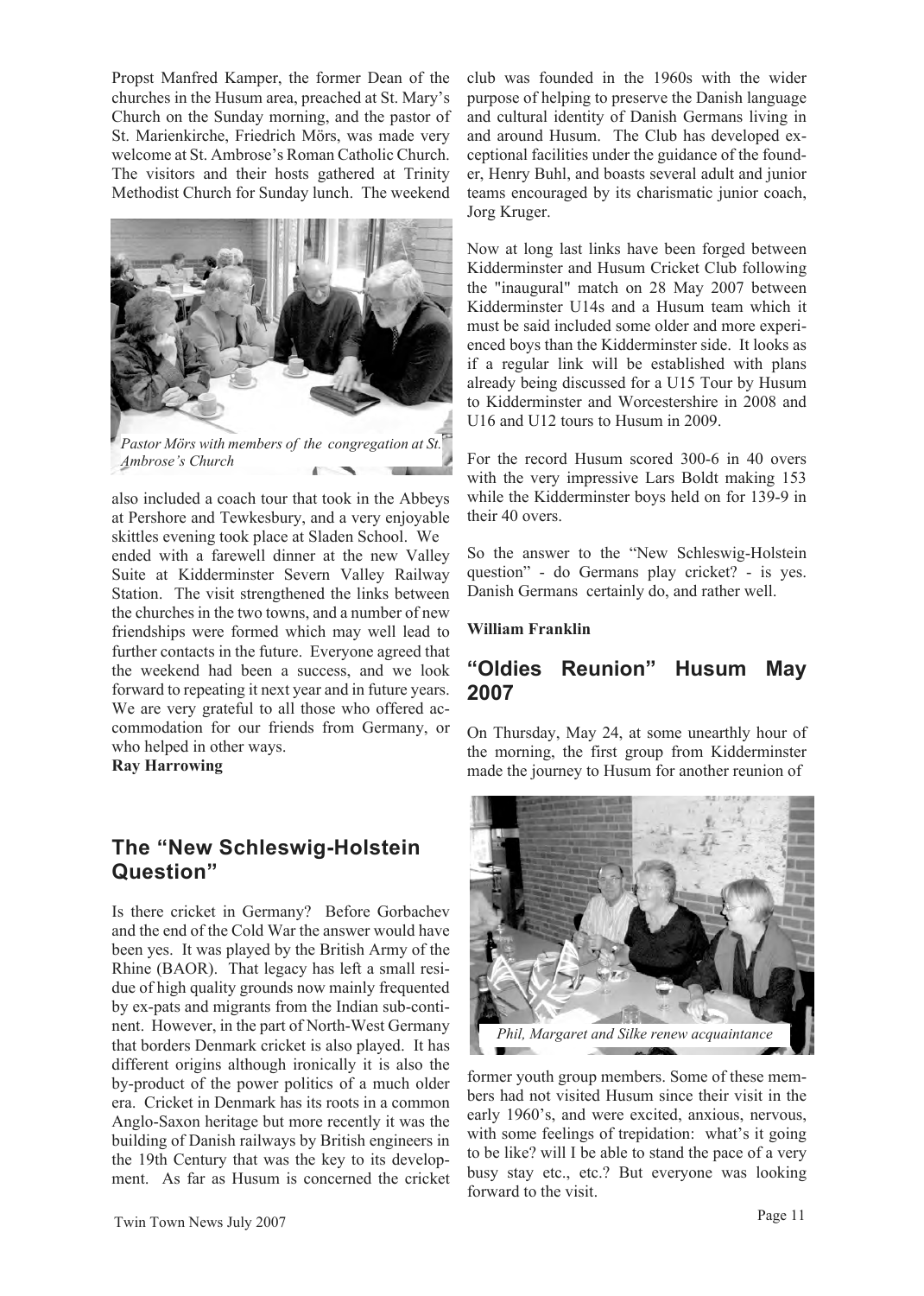On Friday, Charles and Jean Talbot, the Mayor and Mayoress of Kidderminster and other civic dignitaries joined the group in Husum. There had been a change of protocol for the civic party and for the first time they were going to be hosted by private individuals in Husum. So, I guess they were also feeling anxious. These two groups then began a very hectic programme of events.

On Friday the early arrivals spent the morning on a guided tour around Husum, familiarising themselves with the town as it is today and (for some of them) learning something of its history for the first

time. In the evening the whole group joined with their hosts and other friends for a very convivial party, when old friendships were renewed and the photograph albums were in evidence. A lovely and generous buffet meal was followed by a time of singing and general bonhomie.

Saturday saw us on a boat trip to Amrum, passing small islands some of which had only one house or farm. From the distance they looked strange as the land could not be seen, just the building rising out of the sea. Watching the seals basking on the exposed sandbanks was good. Once on Amrum, we all did different things – some went on a bus trip to see the church in another village, some walked on the beach, some walked in the small town and of course sampled the famous German cakes! This trip was followed in the evening by a superb meal at the Café Halligblick, where many sampled the famous "Pharisëe". As usual when groups from Kidderminster and Husum meet there was lots of chatting and laughter.

The official reception on Sunday evening gave us an opportunity to meet friends who had moved away from Husum or who were unable to host for personal reasons. It was especially good to meet up with people we had first met some forty years ago and was surprising how many faces we recognised after all those years. The years just seemed to drop away, as we talked and laughed together. As in October, there was lots of laughter and special bonds of friendship were renewed or even made for the first time. The real purpose of the reception was to celebrate the thirtieth anniversary of the signing of the twinning charter which marked the official link between the two towns, and there were appropriate speeches and other ways of marking the occasion. But it was evident that most had come to renew old friendships or to make new contacts, and this "networking" will no doubt be realised in new ways of twinning in the future.

On Monday we had the opportunity to watch a youth team from Kidderminster play cricket

against a local team. Rainer  $Maaf$  was the opening batsman, and did look nervous, as the cricket ball sped towards him! Unfortunately, the Kidderminster team did not win. Maybe next time!

We were taken on a tour around Husum; like Kidderminster, the town has changed considerably during the intervening years. Husum now has a much smaller fishing fleet but has developed a strong wind turbine industry. Change has affected both towns and they have had to move with the changing times. A short visit to Friedrichstadt was included in the programme. Unfortunately, the weather was not kind to us and it rained hard but we were able to admire this beautiful town – and of course sample its cakes and ice cream.

We were all staying in people's homes and had wonderful experiences to share when we returned home. I stayed in the same house as in 1970 – with Angelika's mother. Joining Gely, Harald and I were the 'quiet' Zielke twins. I just hope we did not disturb Frau Spiering's peace too much, as we talked and reminisced long into the night. We have been invited back, so I guess we didn't cause her too many problems. I know, on talking to others there were also late bed-times in other homes too, as it was so difficult to stop talking and sharing so



many experiences. So much to say and only a short time!

Other members of the group who made the trip from Kidderminster have all said they were overwhelmed by the friendly welcome they were given by their hosts, and the excursions that had been arranged for us. We had an action-packed few days and needed another break, once home, to recover! As Anne commented, "The visit was just perfect!" The towns of Kidderminster and Husum have formed a very special bond of friendship, and long may it continue. Many thanks to Charles for being the driving force behind the youth group exchanges, especially during the 1960's. Those of us who visit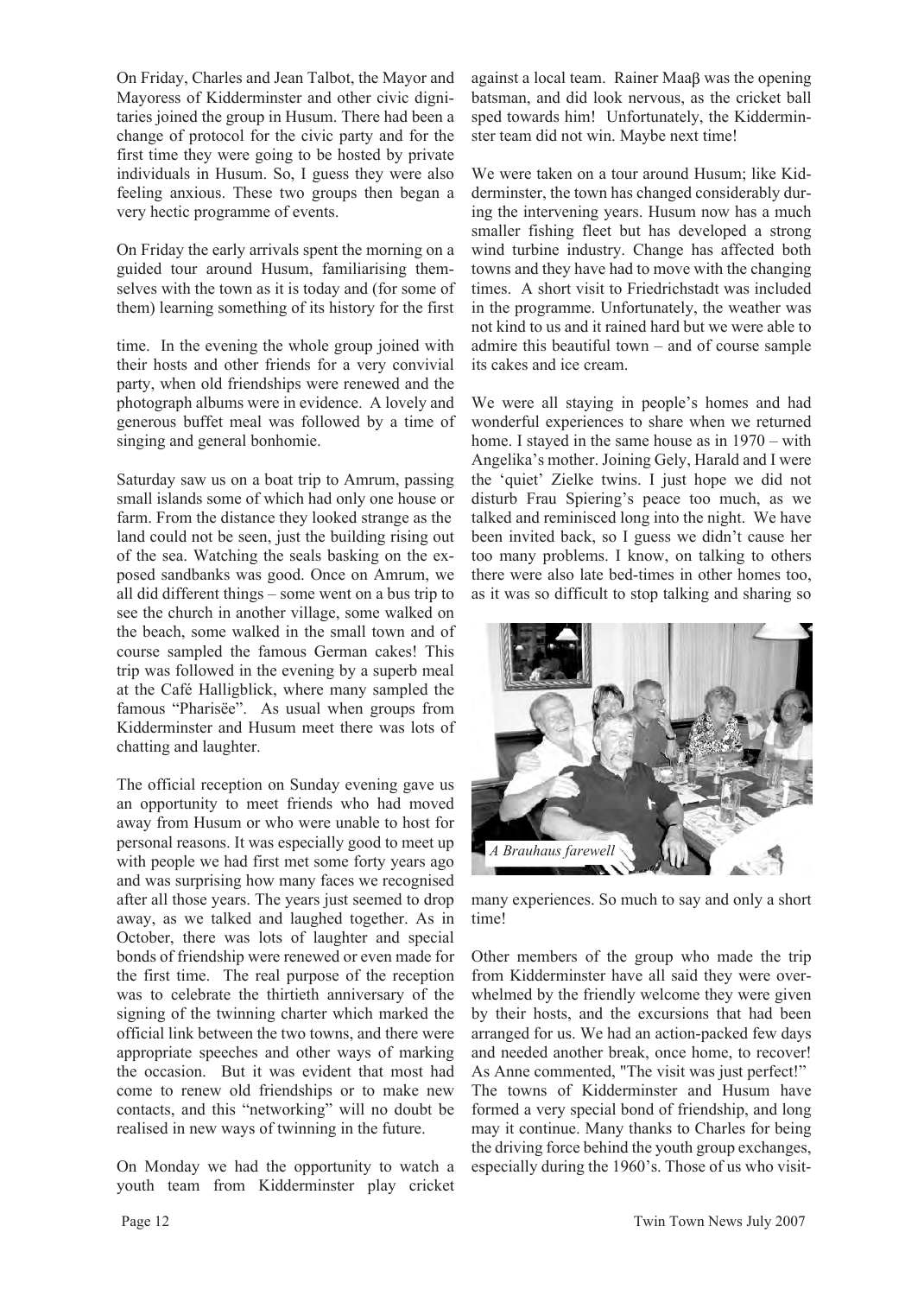ed Husum in May are a living testament to their success.

The driving forces behind this recent exchange were Rainer Maaß and Jerry Mayfield and on behalf of everyone who visited Husum in May, a very big thank you for organising the visit and providing us with the opportunity to catch up with German friends and acquaintances again. We all came away with positive experiences and many of us will be visiting again – and not leaving it so long this time. Some of us were able also to renew acquaintance with English people with whom we had lost touch with over the years!

### **Pam Morris**

# **Time to Celebrate! – 24th to 29th May, 2007**

We have, it must be admitted, taken every opportunity over the years to have a celebration but the event in Husum over the Whitsun weekend was really worthy of the name. It marked the 30th anniversary of the signing of the Twinning Charter in Husum – although of course, for those of us who can count back that far, it's well over 50 years since the first feelers were put out and the first contacts were made that have since grown into what is a very close and very vibrant partnership.

Seventeen of us in total made our various ways to Husum, some to stay for longer periods, one or two making flying visits, but all enjoying the wonderful hospitality that is Husum's trademark. The Mayor and Mayoress, Councillor Mike Shellie and his wife Gloria, were numbered among the party. Mike had only been elected to office a few hours before departing! Two other Kidderminster Councillors, both seasoned travellers to Husum, Lyn Hyde and Fran Oborski, were also in the group. We came together for the first time at the *Altenbegegnungsstätte* (a church facility catering for the elderly) on Friday evening, when we met up with all the hosts and others taking part in the weekend's activities; a time of good food and wine, laughter, conversation and music – a good start to the visit.

Saturday morning gave us a little time for shopping – although the weather was not on our side. After lunch we travelled to Nordstrand to take the ferry to the island of Amrum: a fascinating holiday island and a visit which many Kidderminster visitors will look back on with delight. Returning in the evening we had a meal together at the *Café Halligblick* on Nordstrand, again a very convivial time. On Sunday many of the party spent the morning at St. Marienkirche for the Pentecost Sunday (*Pfingsten*) service, before spending the afternoon with our hosts – some went to the international festival of marching bands at Rödemis (part of Husum), while others went in various directions around North Friesland, or rested in anticipation of the evening's event!

The highlight was of course the Civic Reception at the *Rathaus.* We joined about 150 Husumers, all interested in some aspect of the twinning between our two towns and all eager to make or renew our



acquaintance. We met up with old friends, some from many years back, and made lots of new friends, over a sumptuous buffet provided by the Stadt Husum, before listening to speeches by Rainer Maa<sub>B</sub> (the *Bürgermeister*), who has a long association with twinning, Councillor Mike Shellie and Georg Weßler (Chairman of the Verein für *Städtepartnerschaft der Stadt Husum*) and yours truly. All referred to the strength of the partnership, the benefits that had been gained from it, and hopes for the future success of the twinning. As a memento, the Mayor was presented with a copy of the original Charter (German version). A particular welcome was extended to members and supporters of the Kidderminster Victoria Junior Cricket Team, who had arrived in Denmark on Friday to play five matches there and in Hattstedt, near Husum. The evening certainly portrayed the wide extent of interest in the twinning within the community of Husum.

On Monday the group made a coach tour which included visits to Hattstedt (where a very nervous Rainer Maa $\beta$  took the first ball at the Kidderminster-Husum cricket match), Tetenbüll and Friedrichstadt, returning to Husum in time to prepare for a memorable farewell party at the *Brauhaus*. Tuesday saw the majority of the party making their early departure for Hamburg and Birmingham, where unfortunately the coach meeting them did not arrive, and alternative arrangements had to be made!

Our sincere thanks go to Rainer, Georg and their teams for making this such a successful and memorable weekend; our belief in the bonds of friendship that come out of the twinning has been immeasurably strengthened, and we all gained confidence in the continuing success of our links with Husum.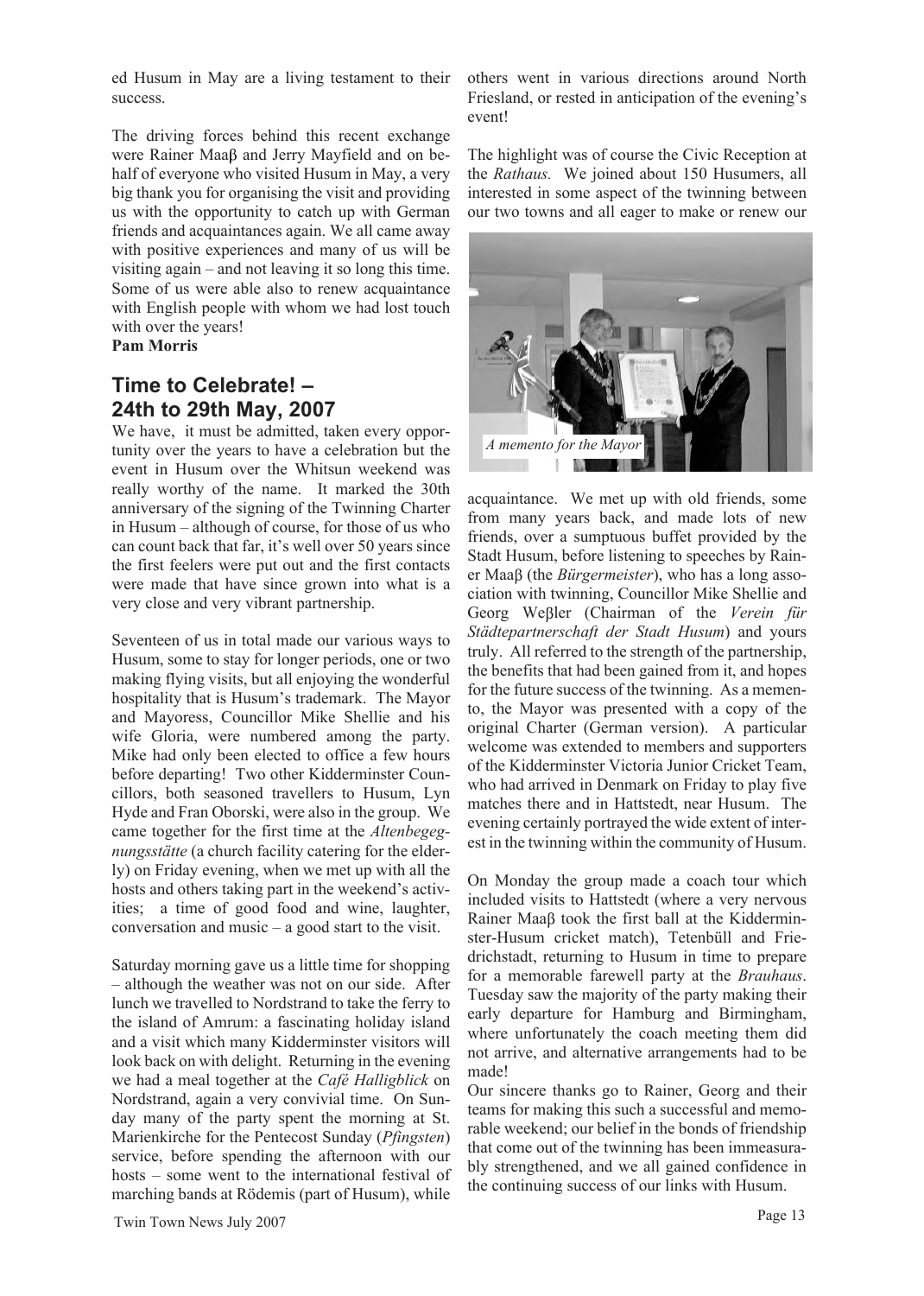# **A Holiday in Husum**

After nearly twenty visits, almost all of short duration and of frantic content, it was time to spend a relaxing few days with friends in Husum. The holiday came at a good time, after the busy weeks of helping to organise the churches' visit to Kidderminster, and a spell in the tranquil surroundings of Schobüll would do us both good. Well, that was the theory!



Flying into Hamburg on Monday, we were met by Heinrich, who sped us up to Husum in time for lunch and a siesta, before he, Renate and I went off to the evening's rehearsal of the Theodor Storms Chor, leaving Penny to watch TV and catch up on some sleep (much to the interest of the neighbour opposite, who evidently had not been informed of our arrival). I was greeted in typical TSC manner by members of the choir, and made to feel very much at home. And so to the comfort (and quiet, and complete darkness) of our lovely bedroom.

Tuesday saw us lunching at one of Husum's many open - air restaurants, before strolling round Schobüll and out to the end of the jetty (where we were surrounded by a kindergarten group out for a picnic), before visiting a typically windy Nordstrand and having a cup of tea at the *Töpferei*, where the famous Nordstrand pottery is made. On



Wednesday we did the obligatory round of the shops in town, before meeting up with old friends Propst i.R. Manfred Kamper and his wife, then a family meal in the evening which included Georg and Marketta Weßler.

Thursday took us to Flensburg, the lovely old town on the border with Denmark. Heinrich and Renate guided us along the pedestrianised kilometer-long main shopping street, with its variety of old and new architecture, its interesting churches and the ubiquitous outdoor cafes. We ended up at the harbourside from whence, as we had spent so long in the town, we were about to return home, when Heinrich decided that we should take a boat trip



round the harbour – in a small boat which took just the four of us. A fascinating trip, of more than an hour, with plenty of opportunities for photography and a commentary from the very knowledgeable boatman.

We were able to relax on Frday morning, before meeting up with friends Ciara and Stefan and their children in the afternoon, enjoying *Kaffee und Kuchen* in their unique five-sided house. Stefan, a teacher at the Theodor Storm Schule, made the trip to Kidderminster with students in March; Irishborn Ciara, a member of the Theodor Storm Chor, is determined that her first visit will be very soon! The evening saw us joining with the other Kidderminster visitors to Husum at the welcome party – a friendly and happy occasion when many acquaintances were renewed.

Saturday started off wet, but undeterred we paddled off to Friedrichstadt with Georg for a very interesting glimpse of the architectural and other treasures of that unique town, before joining the Kidderminster group for a trip to the island of Amrum. The boat trip and the visit to the village of Nebel were fascinating, and Penny has made up her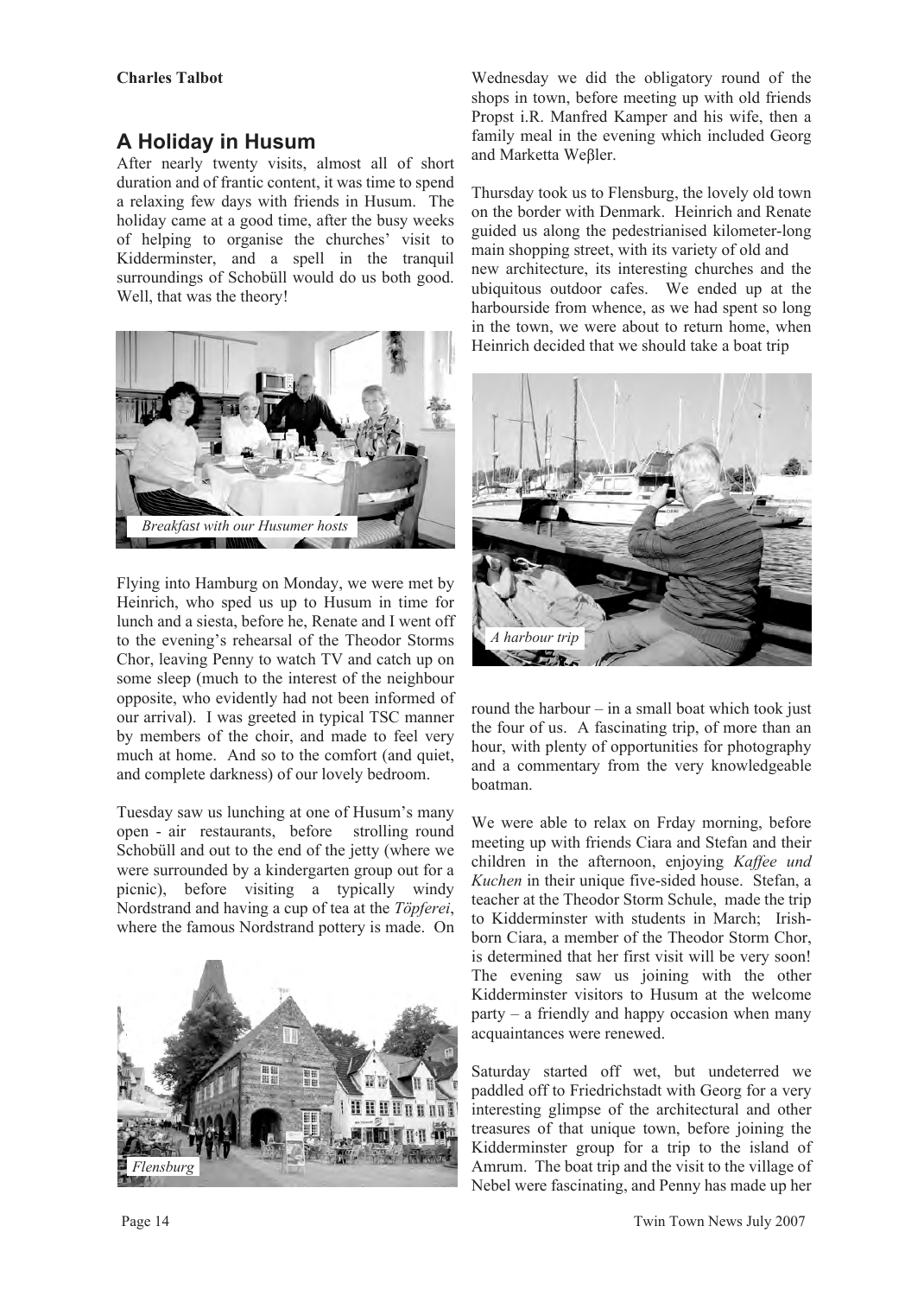

mind that we should take a holiday on the island before too long. As Heinrich and Renate were spending the day running a sport flying competition, we enjoyed a meal with Georg and Marketta to end the day.

On Sunday we joined the congregation at St. Marienkirche, in the centre of the town, meeting again many of the friends who had been with us in Kidderminster only two weeks before! After lunch we met up with two of them, Hedwig and Gerd (who had celebrated his 80th birthday two days previously), before proceeding to the reception, at the Rathaus, to mark the 30th anniversary of the signing in Husum of the Twinning Charter. This really was a memorable occasion, attended by about 160 people, all of whom had an interest in the twinning. Again, the opportunity to meet up with many old friends and acquaintances and to enjoy the hospitality that Husum does so well.

While the main Kidderminster group were starting off their day of visits to the cricket match and to other destinations, we spent the first part of Monday morning at the annual ecumenical service at St. Marienkirche. A packed congregation, and a service that included all the churches in the town in a sequence of music, prayers and thoughts which contained much to surprise and delight. Perhaps the biggest surprise was the participation of a Jewish rabbi, whose proclamations in Hebrew were translated into German by one of the pastors. Later in the morning, while the other three went off (briefly) to the cricket match at Hattstedt, I elected to stay at home and fulfill the famous Husum phrase: "Ray is sleeping"! In the afternoon we visited friends (two of them members of the Theodor Storms Chor) who had hosted Laura and Robyn on their visit to Husum in March.

Tuesday was a wet day – we had our suspicions that this resulted from Heinrich installing a well and pump in his garden! We had hoped that our son and his partner would arrive on their motorbike during the day, or even the evening before, but it was late in the afternoon before they put in an appearance, so at least we were together for the evening meal.

On Wednesday we spent the morning shopping in town with Richard and Mary, who

then went off to Hamburg while we paid our last call of the visit, this time on Frau Chromik, the Head of the Theodor Storm Schule. Again a very generous, and most interesting, hostess.

On Thursday morning we were up at the crack of



dawn to travel to the airport with Heinrich and Renate. We could in fact have left an hour later, as the plane was late arriving from Birmingham! We flew from Hamburg in bright sunshine, but Birmingham welcomed us with driving rain  $-$  an apt reflection of our mood as we remembered nine great days in our twin town.

**Ray Harrowing**

### **A return match – the Golfers' visit to Kidderminster June 3rd to 9th, 2007**

Nine players, including three ladies, visited us for seven days in June, mostly staying at local hotels,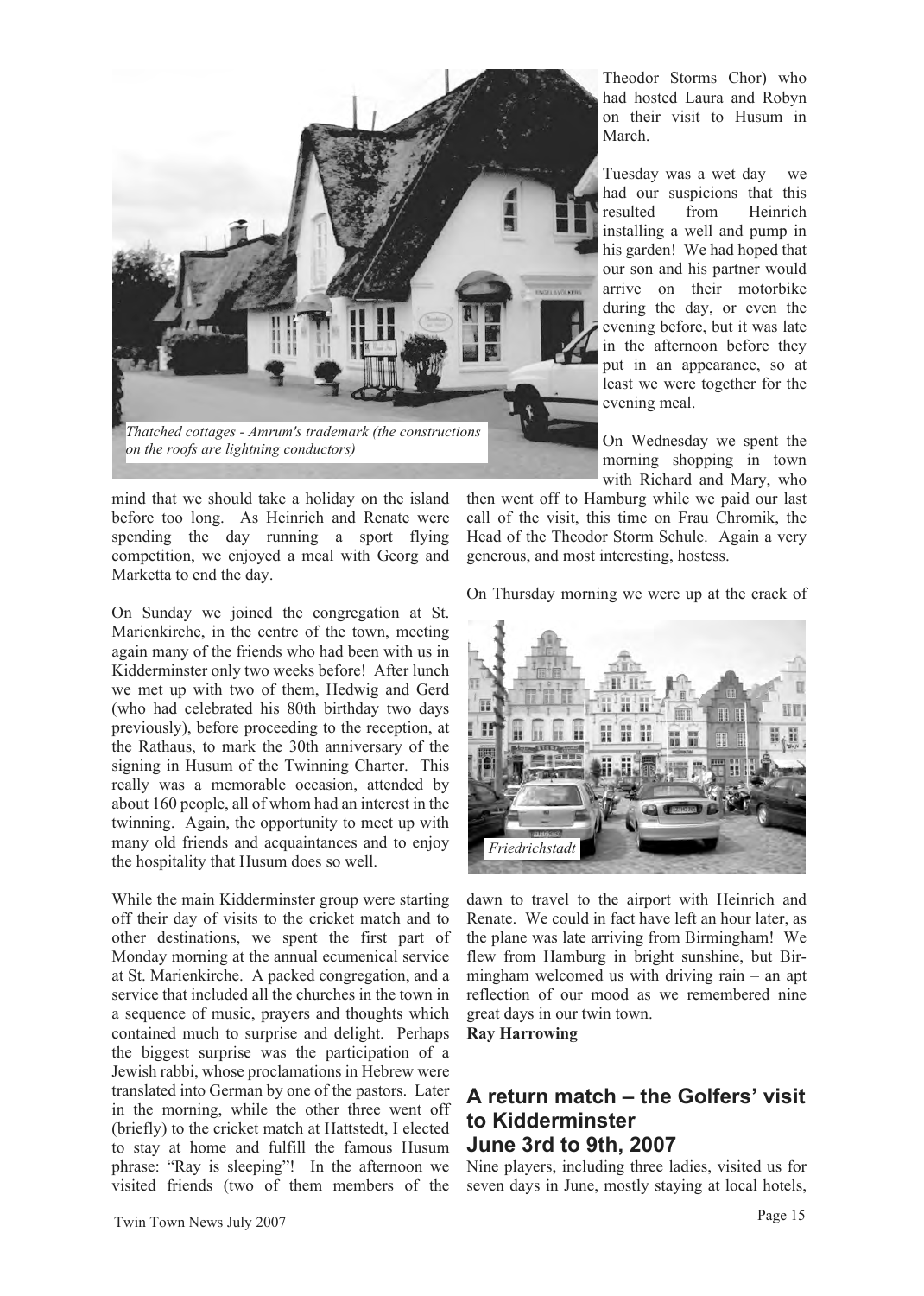although four stayed with us. The week consisted of two days' competition for the "Schimmel-Ryder Cup", resulting in a tie. Morally this was a victory for Kidderminster, since three of our best golfers turned out for the under-strength Husum team – and won their matches. This was strictly against the Captain's instructions!

Two other days of golf were included, the ladies competing in Kidderminster Golf Club's Ladies Open Day competition, while the men played at Kington in Herefordshire – the highest course in England. The weather was lovely and we had a wonderful day. We also visited Pembridge en route for a light refreshing drink. The other away day was at Sapey, again in beautiful weather, and en route this time we were given a tour of Witley Church followed by tea in the nearby cottage garden.

On our free day we took a coach to Blenheim Palace, calling at Broadway and Morton-in-Marsh on the way. A guide showed us round the Palace and afterwards we had a massive cream tea (scones, clotted cream and jam - a Devon Cream Tea though in Oxon.!).

Various large meals were consumed, we had an evening barbecue at Barnetts Lane for all the week's players with wives, and a riotous final dinner with prizes on the last evening at Kidderminster Golf Club. Our visitors returned home happy, replete, and well watered. We have received enthusiastic messages (sent, evidently, with various levels of sobriety) since their return.

We would particularly like to thank Ken Garbett for his tireless and cheerful help with transport, including vast amounts of golf equipment in his articulated pantechnicon.

**Roderick Summers - Twinning Chairman and Golf Captain**

### **Did you know … ?**

… that the "Schimmel-Ryder Cup", which our golfers play for, takes part of its name from the most famous of the stories by Theodor Storm, Husum's well-known literary son? "Der Schimmelreiter" is the story of a ghostly rider on a white horse, who in life was the most important man in the area – the dykemaster, responsible for the building and upkeep of the dykes that to this day keep the sea from invading much of the low-lying land around the town of Husum.

# **Carnival Time again!**

The Carnival weekend came with gloomy prognostications – the wet weather that had dogged us for weeks was forecast to continue and to cast its shadow over the celebrations. Sure enough, the *Krokusblütenkönigin*, Katharina Petersen, arrived in Manchester from Husum to "showers and prolonged spells of rain", as the weathermen have it, travelling down the M6, with her father and Klaus Evers and with Terry Garbett driving, in very poor conditions. That Friday evening was spent, first, at the "Bewdley Open Studios" event, finishing up with a meal at Franky and Benny's in Weaver's Wharf.

Carnival day itself started off with one or two showers, and everyone thought that the weather would deteriorate once again, but to the surprise of all the parade and the afternoon's festivities in Brinton Park were completely dry, and the whole event was – to Carnival Chairman Colin Hill's evident relief – a great success. The new Carnival Queen, Charlotte Berrington got to know her German opposite number, and that turned into friendship at the dinner held at Natural Break, in Kidderminster, later in the day. This was a very convivial occasion, towards the end of which Charles Talbot addressed the assembled Carnival and Twinning Committees' members somewhat haphazardly, as he was not sure at times which language he should have been using! Sunday started off with rain, but the group nevertheless took the opportunity to visit Bodenham Arboretum, before



repairing to John Southall's home in Wolverley for a (fortunately by then dry) celebratory barbecue, after which the Husum group were whisked off to Manchester for the return flight.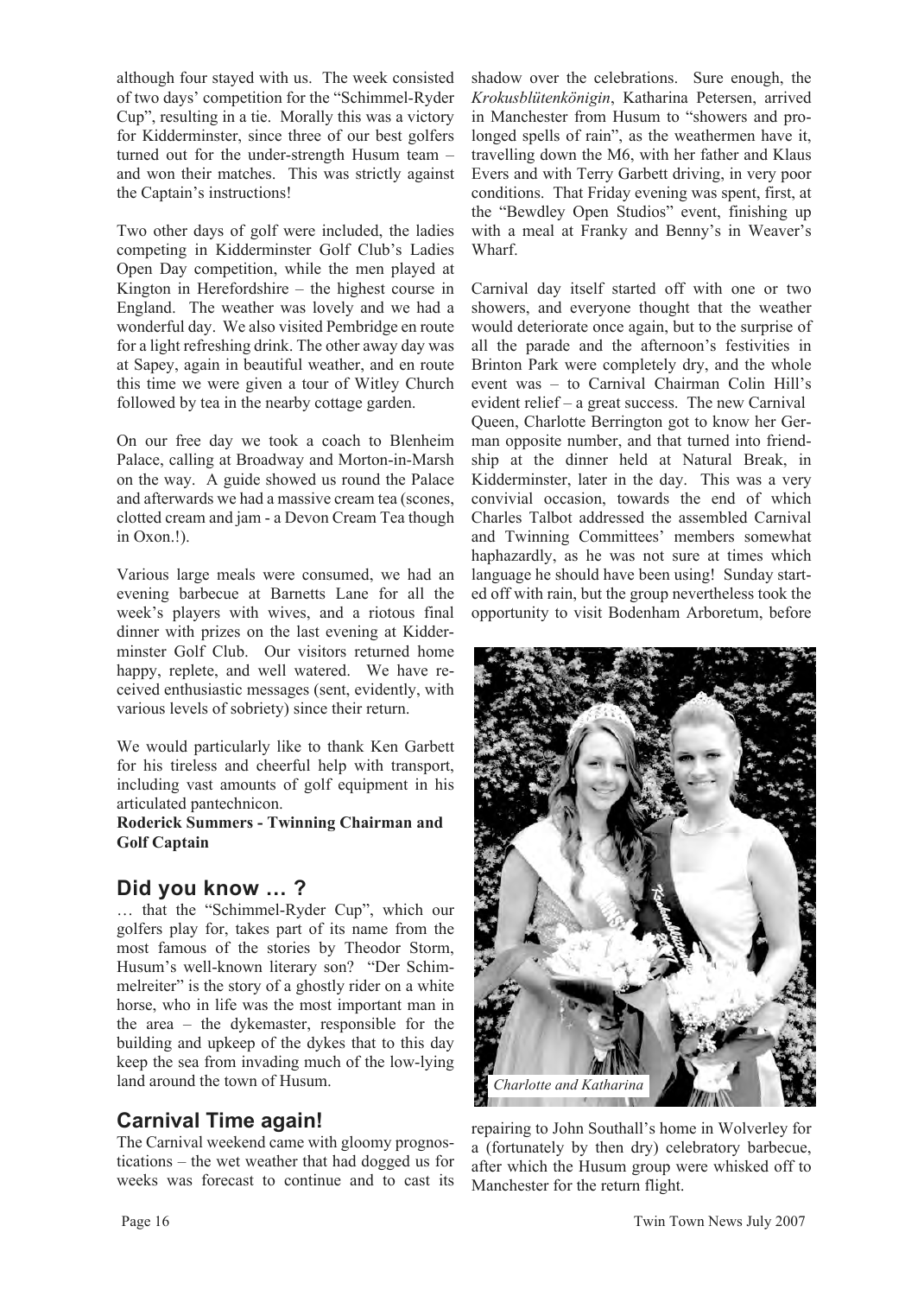

*L to r: Charles Talbot, Max Petersen, Katharina Petersen, Joanne Elkin, Charlotte Berrington and Jean Talbot*

The Association's "float" was much in evidence in the Carnival Parade, and we thank Ken and his crew for doing such a good job to publicise the organisation. We also mounted a stand on the Carnival field, with a display of photographs and information about twinning, and this was well-patronised. The preparation and manning of the stand involved quite a large number of Association members, and our thanks are due to all who made this such a successful occasion.

### **Kulturnacht**

… or, in English, Culture Night. Husum is wellknown as a centre for culture; its five most prominent museums and several smaller ones, concert hall, *Speicher*, St. Marienkirche, are all venues for a vast array of cultural events. The people of Husum and a wide area around are treated to a programme – or series of programmes – that make the mouth water if one is a follower of such things as orchestras, choirs, bands, creative artists, puppetry, performance art …; the list is endless. Our own singers and other performers look forward to the high standards of presentation that come into play when they put on an event in Husum.

For the fifth year, all this has recently come together on one day, the 7th July just past, when in a five hour extravaganza not five, not ten, but SIXTEEN venues presented a programme that included something like 87 separate shows and performances! Shuttle buses ran between the various venues, and all those who took part said that it was a great evening out. The overall theme for the evening was "wind" in all its aspects – a subject that is never far from Husumers' minds!

We are very fortunate to be twinned with the "cultural centre of the west coast", and to be able to partake in the rich tapestry of the arts and crafts in Husum.

#### **Ray Harrowing**

## **Gardeners' visit : flood, fire - and bombs!**

The annual exchange between Kidderminster Horticultural Society members and Husum gardeners seems set to become a regular event. This summer we enjoyed the company of 13 Husumers (plus 2 visiting Australians!) for five days, timed to include our Open Gardens Day on 1st July. We received such marvellous hospitality whilst in our twin town



in Germany last summer that we were determined to do at least as well for our guests in Kidderminster this year. Little did we realise quite what an action packed roller-coaster time was ahead!

At one point, the Open Gardens itself seemed doomed, with too few willing volunteers, until an abbreviated format was devised. Next, we effectively lost a day's activities when Flybe took over BAConnect, and flight times changed; never daunted, we re-jigged the timetable to squeeze everything in, and prayed for fine weather. Sadly, this was not to be the case either, but at least none of our hosts were flooded out – although we did get pretty wet at times! Driving to the Aggborough allotments on Sunday morning was a challenge, with the 40's weekend at the SVR, the Mayor's parade temporarily stopping all traffic, and part closure of the town because of a fire in Coventry Street. Disappointingly, the guides failed to show for our promised tour behind the scenes at Brinton Park (and opening the bowling green) so our stalwart guests and hosts took themselves around and explored the canal instead. Finally, the necessary new security meas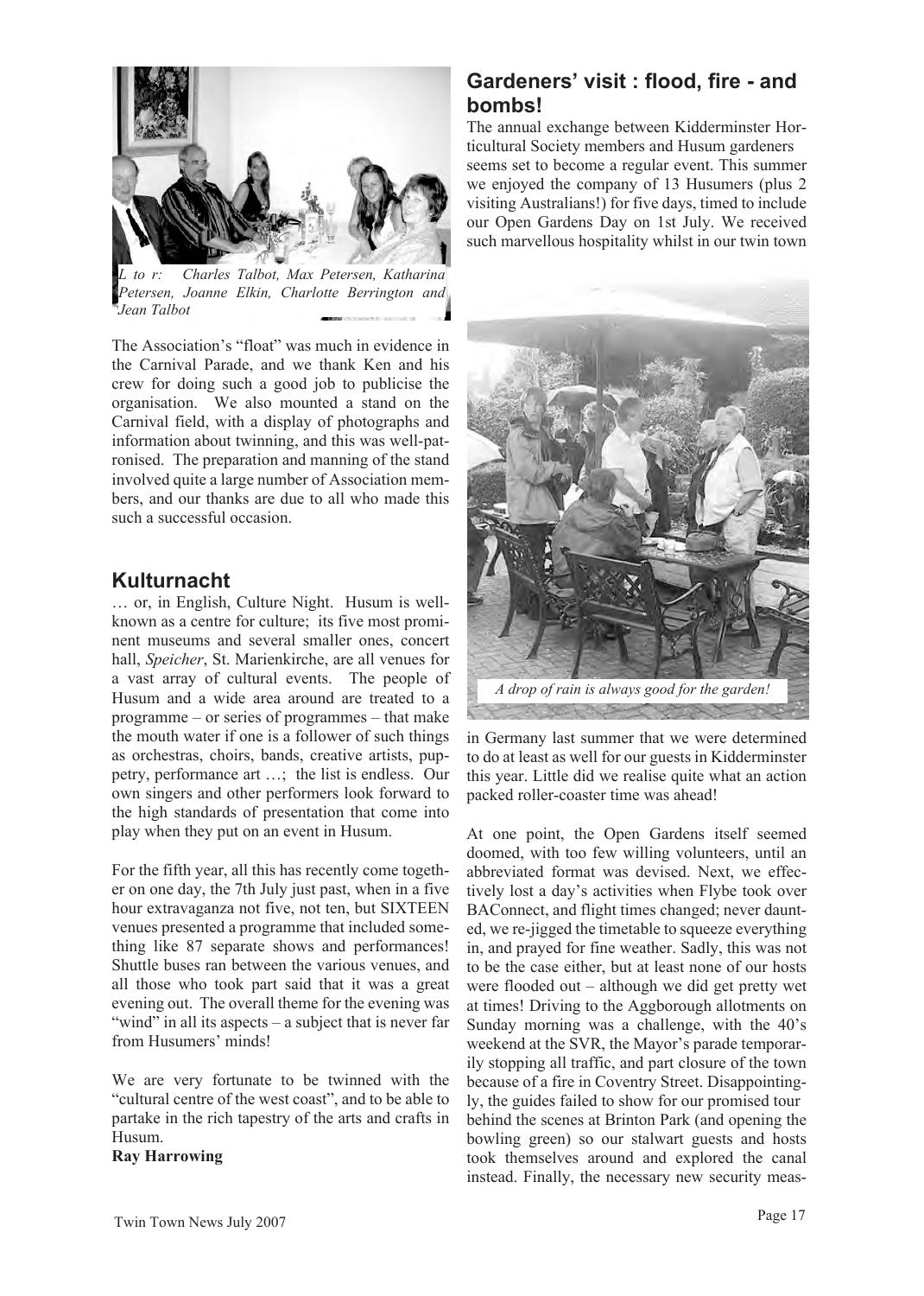ures at the airport on departure caused delays and an extra long walk to check in!

Happily, most of the programme did actually go according to plan and the visitors were an extraordinarily good-natured and resilient bunch who took everything in their stride. After a very early flight to Birmingham, the Husumers arrived just in time to dump luggage and grab a bite of lunch with their hosts before Mike Shellie and Charles Talbot gave us a warm welcome and tour of the Town Hall,

with an English "cuppa" organised by Jean to follow. A superb guided tour of Bodenham Arboretum in the early evening kept everyone awake until bedtime – ready for an early start on Friday, to visit Brintons No. 6 site. The rain held off for an alfresco



picnic lunch during which Trevor Jones and Charles officially opened an arch (complete with red ribbon and plaque to unveil!) in Geoff Boyle's newly laid-out garden, and then we were off again, this time to a tour, by guides in period dress, of Harvington Hall. A stroll around Brinton Park then allowed time for an energetic team to transform Holy Innocents Church Hall into a most attractive and welcoming venue for a meal - especial thanks to the flower arranging ladies! Vast amounts of food were consumed, conversation levels rose as wine flowed and friendships were forged and strengthened.

Saturday was intended as a day for guests and hosts to do their own things, and indeed there were many and various activities, but quite a crowd found themselves all at David Austin Roses at tea time and in Bridgnorth for a fish and chip supper! As a prelude to the Open Gardens on Sunday, an hour at Aggborough allotments sped by as we enjoyed the splendid plots worked by Colin Costin and Trev.

After Jean and Derek Hughes had made us welcome indoors for a "Friday leftovers" lunchtime picnic, each took their own route around the other gardens, regrouping at Little Larford for tea. The finale was a hugely successful Skittles evening at the Squirrel, including a Mayoral entourage – hopefully, all the laughter burning up the day's cream cakes as well as the basket meal! A few hours' sleep, and hasty packing (especially of cuttings and plants), and we were all back at Aggborough for farewells. Many of us have already accepted the invitation to visit Husum next June - not only will there be their



"Offener Garten" but a major Regional Garden festival nearby to enjoy as well. However, if truth be told, I suspect most of us will just be going to se our new friends. **Hilary Boyle**

### **Best Wishes**

We send greetings and good wishes to Frau Therese



Chromik, who will retire in the July from her position as Director of the Theodor Storm Schule in Hu-<br>sum Frau sum. Chromik is a member of the Committee of our "sister" organisation, the *Verein für Städtepartnerschaft der Stadt Husum*, and has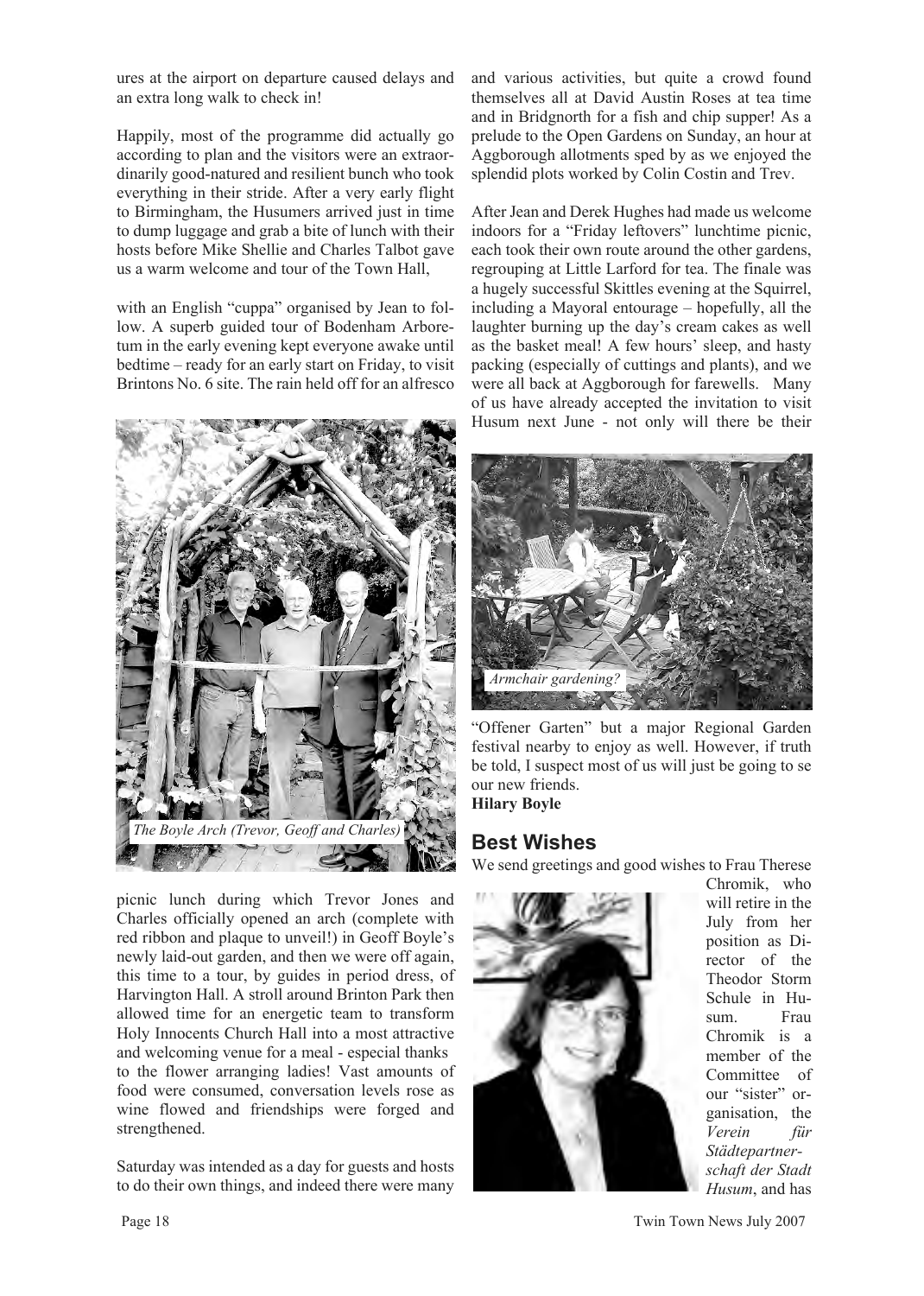visited Kidderminster on a number of occasions – most recently during discussions on the link between her school and King Charles 1 High School.

Frau Chromik is a poet, and has published a number of collections of her work; she is well-known in eastern Europe in this guise. One of her first projects in "retirement" will be to travel to Poland and work with a translator there to bring her poetry to a wider Polish public.

We understand that Frau Chromik will continue living in Schobüll, and we hope that her retirement will not see the end of her association with Kidderminster. Conversely, we are very hopeful that the new partnership between the two schools will flourish under the new leadership in Husum. **Ray Harrowing**

### **Did you know … ?**

... that Sherborne, in Dorset, has a twin town in each of the other 26 countries of the European Union? They started this trend when there were 12 member states in the EU, and have carried on the tradition with every expansion of the Union. We do wonder whether any of the links between these towns can be much more than symbolic!

Coventry also has 26 twins, but we suspect that this has come about for somewhat different reasons. Among them are Stalingrad (twinned in 1944) and Dresden, which suffered in much the same way as did Coventry as a result of "carpet" bombing during the war.

# **Obituary**

#### **Margaret Matthews**



We were sorry to receive news of the death of Margaret Matthews, who was one of our members and someone who was, although not able to travel to Germany herself, very enthusiastic about the contacts with Husum, acting as a host to visitors and taking part in Joe Lorbert's German classes.

Margaret was a member of Trinity Methodist Church, which is one of the leading supporters of the Churches' twinning between Kidderminster and Husum.

Iris Baggott, Joe Lorbert and Ray and Penny Harrowing were among members of the Association who were present at the service of thanksgiving that followed Margaret's funeral.

# **Our Website**

The Association's website (www.kidderminsterhusum-twinning.co.uk) has seen a few changes over recent months – mostly cosmetic, and done some minor up-dating. By the time you read this we shall have at least some of the pages translated into German and Danish (we don't know of another Twin Towns website that has this facility, but I stand to be corrected!). We thank Eva Maa $\beta$  and Peter Bang for their kind assistance in making the translations.

You'll know that we now have a Guest Book on the site; this has hardly been used at all as yet, so why not use it to make announcements of forthcoming events (whether related to twinning or not), birthday greetings, comments about the content of the website, and so on? **Ray Harrowing**

# **Welcome to our new Members**

We're delighted that, since the last edition of the Newsletter was published, quite a large number of new members have joined the Association, and we give them all a warm welcome. They are listed below. We hope that we shall see them at forthcoming events and that they will be able to take part in visits to and from Husum (of course, many of them have done so already!):

Mr. and Mrs. K. Birch, Mr. and Mrs. B. Bytheway, Mrs. M. Brown, Mr. and Mrs. R. Fleming, Mrs. P. Geddie, Mrs. F.M. Oborski, Mr. and Mrs. R. Poole, Mr. P. Reed, Mr. and Mrs. D. Sey and Kidderminster Horticultural Society.

# **News in Brief**

#### **A new Video of Husum**

We are pleased to announce the recent issue of a new DVD of aspects of life in Husum, under the title: "Husum … von Krokussen, Krabben und Puppenspielern" (Husum – from Crocuses, Shrimps and Puppetry). Copies are available from Buchhandlung C.F. Delff in Husum